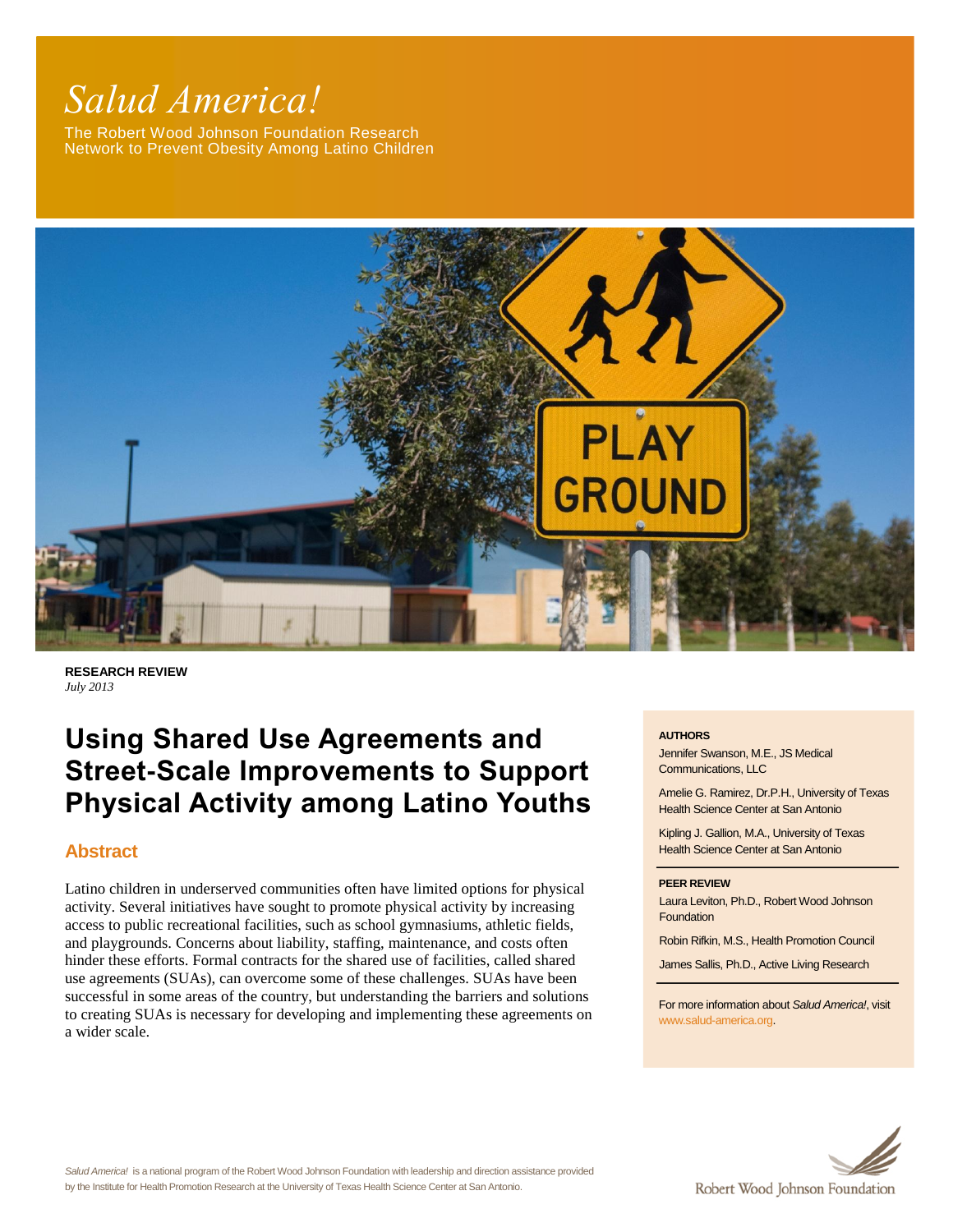Proximity to recreation sites and neighborhood conditions also influence youths' physical activity levels in underserved communities, as children are less likely to use recreation sites that they perceive to be inaccessible or unsafe. For this reason, implementing street-scale improvements, such as repairing sidewalks or installing bike lanes, is another important strategy for promoting physical activity among Latino children because such improvements could help increase accessibility and promote active transport to schools, parks, and other recreation sites.

This comprehensive research review summarizes the current literature on the implementation of SUAs and street-scale improvements to increase physical activity among Latino children in underserved communities in the United States.

#### **Introduction**

In the United States, rates of overweight and obesity among Latino children (38%) are higher than those among their White peers  $(29\%)$ [.](#page-19-0)<sup>1</sup> Physical activity is important for good health, physical and cognitive growth and development, and maintaining a healthy weight[.](#page-19-1)<sup>2</sup> However, Latino children in underserved communities often have limited options for physical activity.<sup>[3,](#page-19-2) [4](#page-19-3)</sup> In a national survey conducted by the U.S. Census Bureau, fewer Latino (70%) than White (82.5%) respondents described their neighborhoods as having safe places for children to pla[y.](#page-19-4)<sup>5</sup> A study conducted in Southern California found that children of racial/ethnic minorities living in poverty have less access to parks and physical activity sites than children living in more advantaged neighborhood[s.](#page-19-3)<sup>4</sup> Addressing these disparities by providing sufficient access to recreation facilities may help Latino children become more physically active and maintain a healthy weight.

Because low-income neighborhoods generally have few parks and recreation sites, school facilities can provide safe areas for children to play outside of regular school hours. Several objectives, such as those developed by Healthy People 2020 are aimed at increasing access to school facilities and other public properties; however, research suggests that more progress is needed.<sup>[6,](#page-19-5) [7](#page-19-6)</sup> Shared use agreements (SUAs) are formal contracts between government entities, usually a school and a city or county, that outline the terms and conditions for the shared use of public property or facilities.<sup>[8,](#page-19-7) [9](#page-20-0)</sup> Street-scale improvements (e.g., repairing sidewalks and installing street lights and bike lanes) that promote walking and bicycling may help make schools and other recreation sites more accessible for Latino families and children.<sup>[10](#page-20-1)</sup>

This research review summarizes the current literature on the implementation of SUAs and street-scale improvements to increase physical activity among Latino children in underserved communities.

#### **Methodology**

For this comprehensive research review, electronic searches of PubMed, Google Scholar, and government and organization websites were performed to identify literature that was relevant to the implementation of SUAs and street-scale

*Low-income neighborhoods generally have few parks and recreation sites, school facilities can provide safe areas for children to play outside of regular school hours.*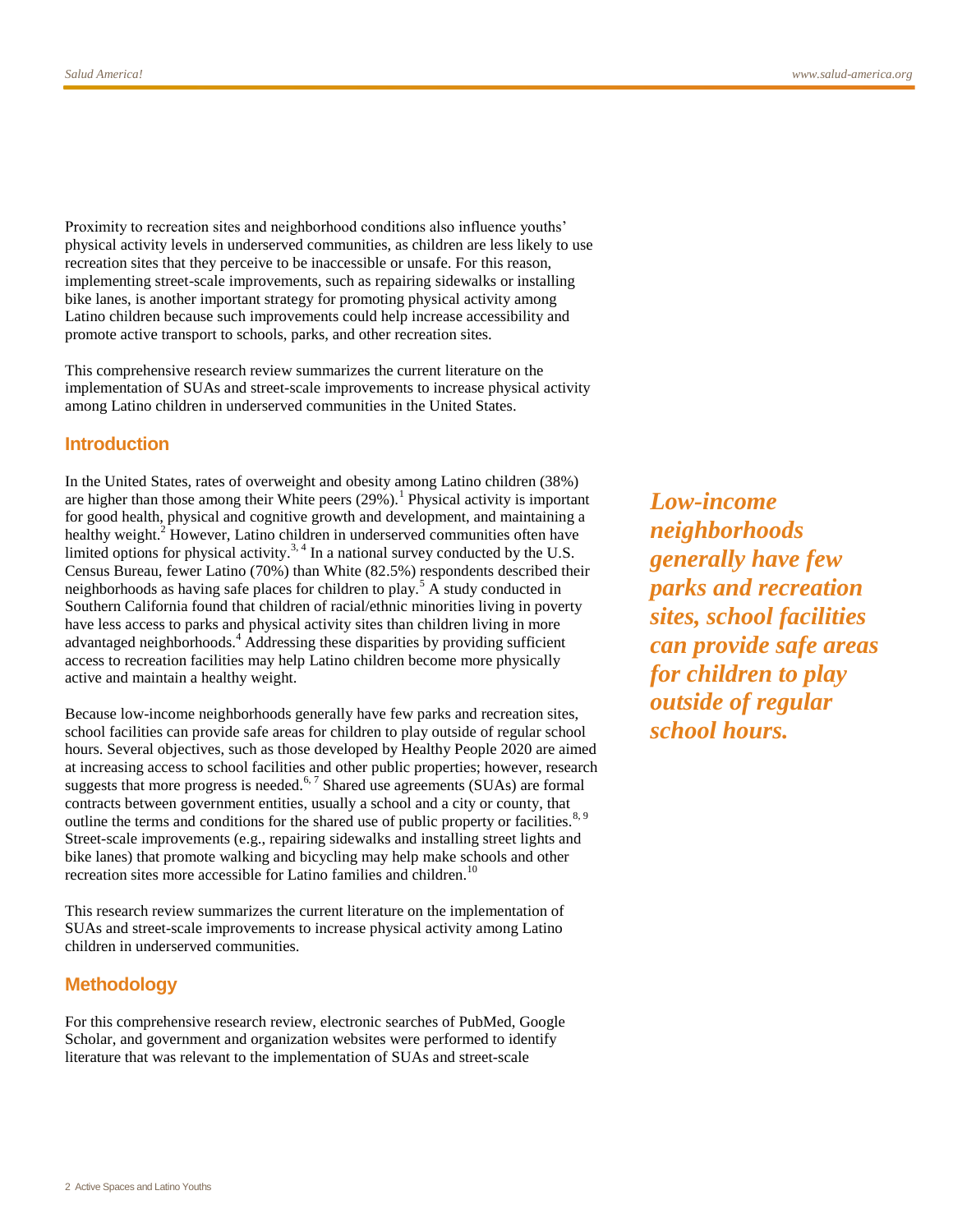improvements to increase physical activity among Latino children, defined as individuals younger than 18.<sup>[11](#page-20-2)</sup> Combinations of the following keywords and MeSH terms were used: adolescent, child, Hispanic Americans, shared use agreement, Latino, legislation, liability, Mexican Americans, motor activity, obesity, physical activity, recreation, and schools.

Included in this review were studies, policy statements, and legislation published between 2000 and 2012 that address childhood obesity, physical activity, schools, recreation facilities, SUAs, and street-scale improvements in underserved and Latino communities. Exclusion criteria included articles written in non-English language, studies conducted outside the United States, narrative reviews, and editorials. Titles and abstracts were reviewed for relevance and inclusion/exclusion criteria. Full text was obtained for relevant articles meeting the inclusion criteria. Additional literature was found through hand searches of the bibliographies of articles captured through the initial electronic searches. All findings were reported, including those that were contradictory.

The literature identified for this review is comprised primarily of survey-based research (interviews and questionnaires) and reports that were not in the scientific literature. Although some of the surveys had low response rates, available data provide useful considerations and strategies for increasing community access to physical activity facilities. The literature on SUAs in Latino communities was comprised primarily of case studies that did not formally analyze the effectiveness of SUAs on increasing physical activity levels among Latino children. However, SUAs are highly relevant to Latino communities, and information on the challenges and solutions to creating the SUAs may be helpful for communities that are interesting in establishing a SUA.

#### **Key Research Results**

- **Latino children living in underserved communities in the United States have** limited access to recreation sites. Increasing access to recreation sites may increase physical activity among Latino children in these communities.
- Although national data suggest that there has been limited progress made to share school rec
- Recreational facilities with community members, some Latino communities have implemented SUAs and succeeded in providing residents with more access to recreational facilities.
- Liability concerns are among the top barriers to sharing school physical activity facilities with community members. SUAs, improved statutory liability protections, and increased awareness about the protections afforded to schools may encourage schools to open their facilities to the community during nonschool hours.
- Funding and staffing also are among the top barriers to providing access to physical activity programs for Latino children. Sharing costs and staff through SUAs can overcome these barriers and increase access to physical activity facilities.

*Increased support and feedback from all stakeholders may increase the use of SUAs in Latino communities.*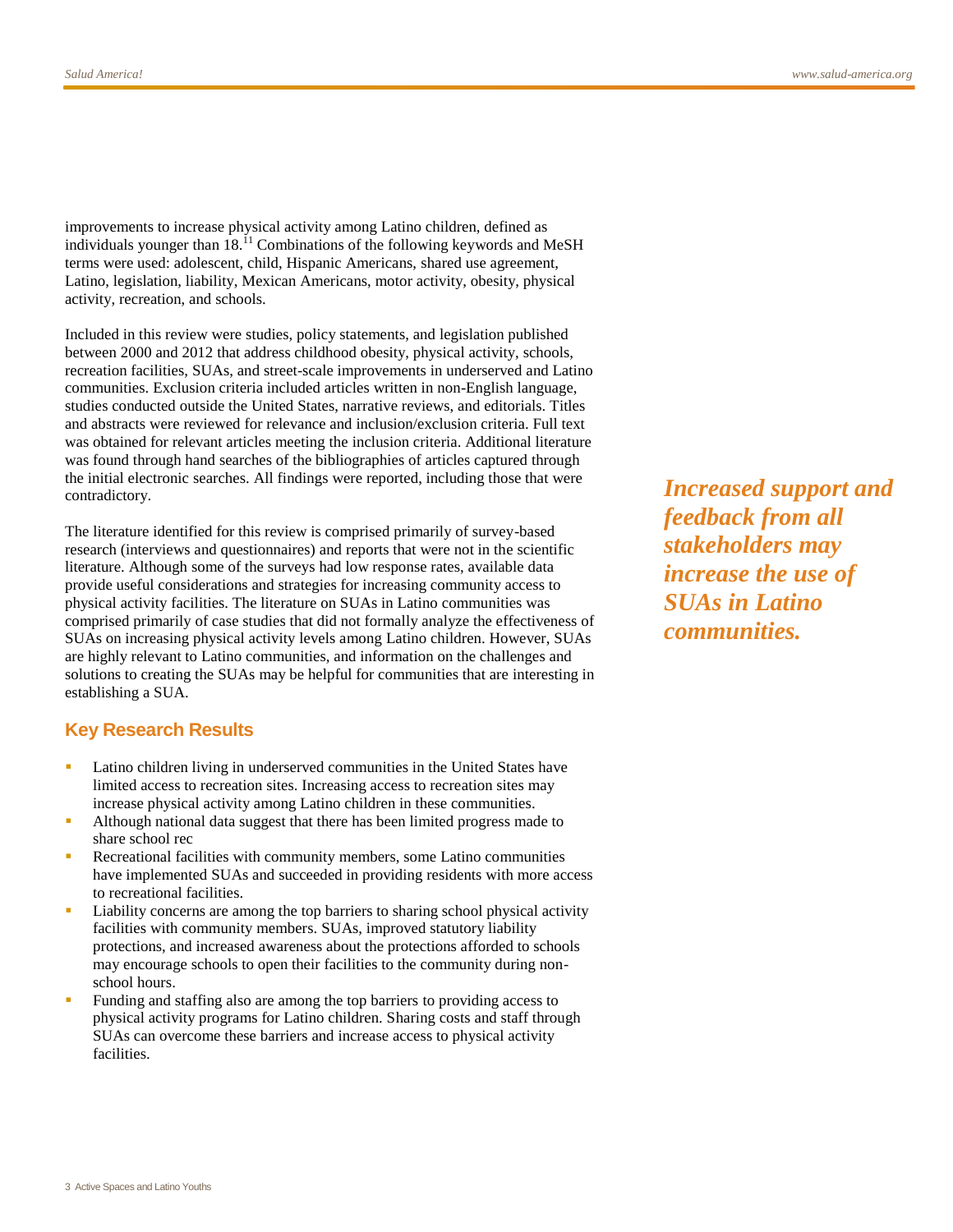- Increased support and feedback from all stakeholders may increase the use of SUAs in Latino communities.
- Characteristics of neighborhoods and the built environment may affect how frequently children and families walk or bike to sites available for recreation and physical activity. Addressing the environmental factors that hinder active travel to such sites may increase physical activity among Latino children.
- Multi-dimensional tools for assessing the impact of the built environment on physical activity are crucial for planning recreation facilities that meet the needs of Latino communities and increasing the use of the facilities among Latino children in underserved communities.

#### **Studies Supporting Key Research Results**

#### **Latino children living in underserved communities in the United States have limited access to recreation sites. Increasing access to recreation sites may increase physical activity among Latino children in these communities.**

Children in underserved communities often have insufficient access to physical activity facilities.<sup>[12,](#page-20-3) [13,](#page-20-4) [14,](#page-20-5) [15,](#page-20-6) [16](#page-20-7)</sup> A study investigating the availability of recreational resources in three diverse areas of the United States found that Latino neighborhoods were less likely to have recreational facilities than White neighborhoods[.](#page-19-2)<sup>3</sup> Approximately 81 percent of Latino neighborhoods and 38 percent of White neighborhoods did not have a recreational facility (Figure 1).

The City Project in Southern California found that children of racial/ethnic minorities living in poverty have less access to parks and physical activity sites than children living in more advantaged neighborhoods.<sup>[4](#page-19-3)</sup> For example, in Los Angeles County (44.6% Latino), low-income urban districts with high percentages of racial/ethnic minorities had only 0.68 total park acres per 1,000 people, while districts comprised primarily of wealthy, White residents had 1,587 total park acres per 1,000 people. Similar results were found in the other counties studied.

In addition to efforts that focus on increasing the number of parks and other recreation facilities in underserved areas, creative approaches to the use, re-use, or improvement of existing community areas may also increase physical activity resources in available to underserved children. A recent review by Active Living Research found that children are more physically active when they have access to school recreational facilities outside of school hours.<sup>[17](#page-21-0)</sup>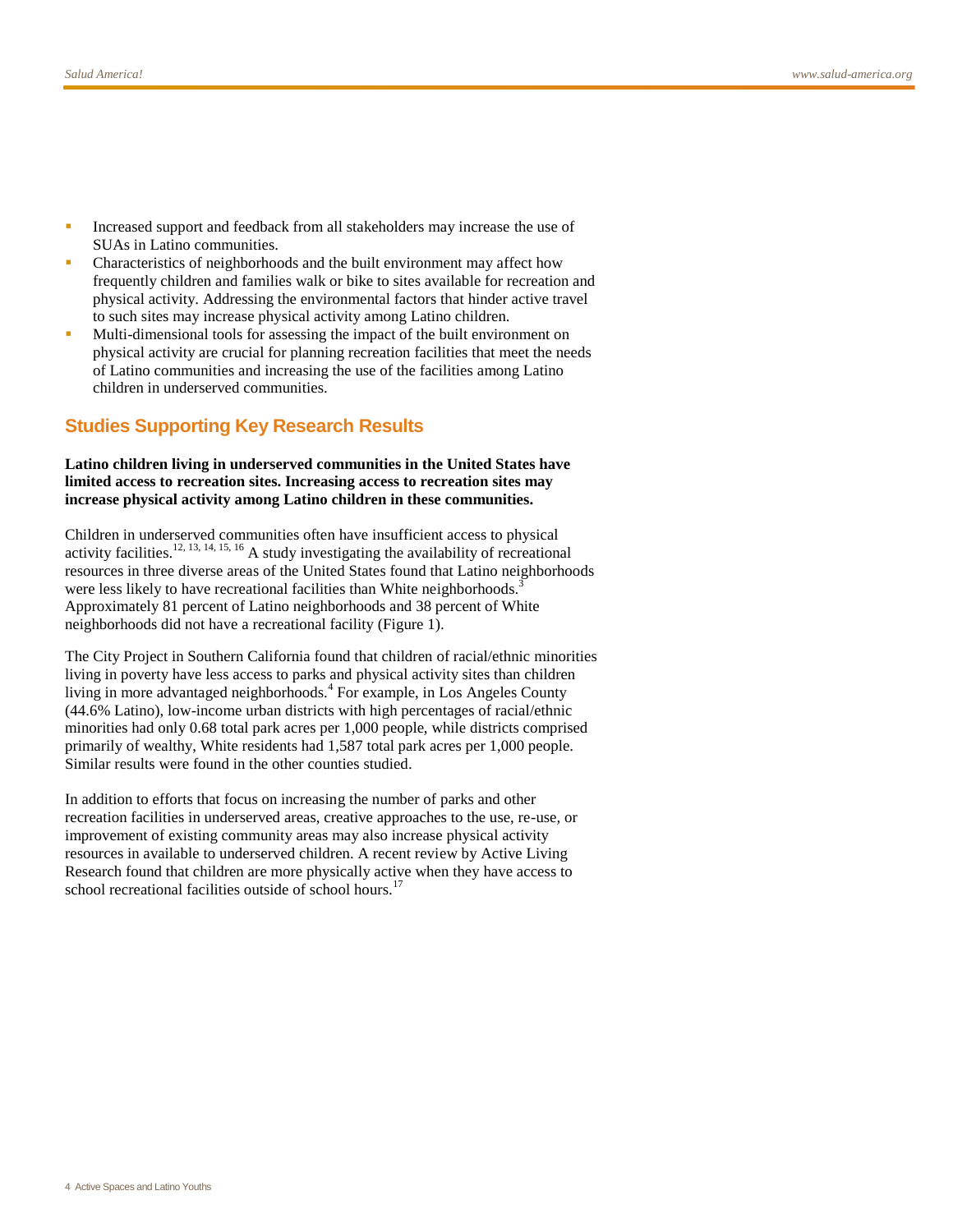



Latino communities are aiming to increase opportunities for physical activity by improving access to schools and other sites within the community that can be used for physical activity. One such approach was the Active Living Logan Square program developed in an urban Chicago community with a predominantly Latino population  $(71\%)$ .<sup>[16](#page-20-7)</sup> Among other community-based goals, the program aimed to create safe, inviting places for physical activity in the community by connecting neighboring communities with an Open Streets model, where four miles of Chicago streets connecting three inner-city communities were closed to motorized vehicles to allow residents to engage in physical activity. The program was modeled after a program in Bogota, Colombia, called *Ciclovia* (Spanish for "bike path"). Since the start of the pilot program, more than 10,000 residents from five diverse communities have participated. The success of Open Streets has led to additional pilot programs in Chicago and other cities. In 2013, a number of Open Streets events will be held in other Latino communities in Chicago, such as Pilsen (93.5% Latino), Little Village (83% Latino), and Lincoln Square (26.5% Latino). Other aspects of the Active Living Logan Square program included installing parks and bike racks at the local schools and the development of the Bloomingdale Trail, a rails-to-trails project aimed at creating a recreation trail on an old rail line and four pocket parks that will serve as access points to the trail. Community residents are involved in the design of the trail and parks. In October 2011, more than 150 community residents, leaders and stakeholders participated in a workshop to create the first phase of the Bloomingdale

*Data source: Moore LV, Diez Roux AV, Evenson KR, McGinn AP, and Brines SJ, Availability of Recreational Resources in Minority and Low Socioeconomic Status Areas. American Journal of Preventive Medicine, 2008. 34(1): p. 16-22.*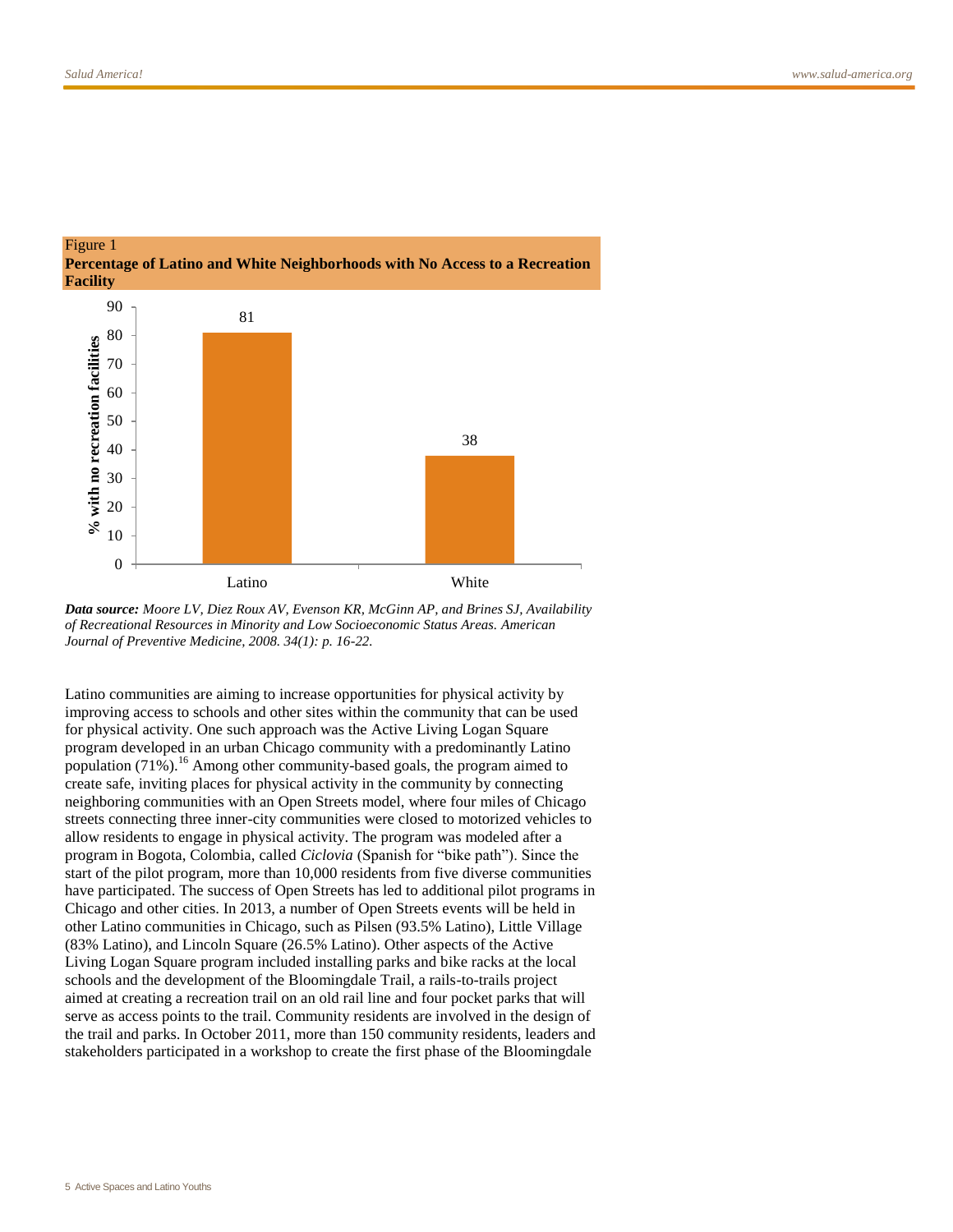Trail Framework Plan. Key participants in the workshop were youth leaders from the "After School Matters" program.<sup>[18](#page-21-1)</sup> The program is a successful, creative model to improve the safety of the existing environments and facilitate physical activity communities with many Latino residents.

Another creative approach for identifying alternative sites for physical activity in the community is "Photovoice," a research project that involved the use of cameras by teens and adults (87% Latino) to document barriers to physical activity in the community and bring awareness of the issues to the local policy-makers.<sup>[19](#page-21-2)</sup> The project led to several policy changes in the community, including modifications to the school bus routes to add a stop at the local YMCA and reopening of two city pools.

#### **Although national data suggest that there has been limited progress made to share school recreational facilities with community members, some Latino communities have implemented SUAs and succeeded in providing residents with more access to recreational facilities.**

The U.S. Department of Health and Human Services (DHHS) developed the Healthy People initiative to improve the health of the U.S. population.<sup>[20](#page-21-3)</sup> The initiative involves the development of goals and objectives with 10-year targets. One of the goals for Health People 2010 was to increase the access to school physical activity facilities during non-school hours, with a goal of having 50 percent of U.S. schools providing access by 2010.<sup>[21](#page-21-4)</sup> According to DHHS data, $^{21}$  fewer schools provided access to their physical activity facilities in 2006 (29%) than the baseline in 2000 (35%), which translates to a -17.5 percent change, although the difference was not statistically significant.

The School Health Policies and Programs Study (SHPPS) sought to assess the progress made toward the Healthy People 2010 objective by analyzing the proportion of U.S. schools providing access to physical activity spaces and facilities in 2000 and  $2006<sup>7</sup>$  Among the schools that reported having physical activity facilities, approximately two-thirds provided access to children and adolescents during nonschool time for community-sponsored sports activities, but only one-third provided access for community-sponsored classes, lessons, or supervised open gym/free play. These percentages did not change significantly between 2000 and 2006. Correlations were observed when comparing neighborhood location and income levels. Urban communities were more likely than non-urban communities to have access to schools for supervised open gym/freeplay, and high-poverty areas were more likely than lowpoverty areas to have access to schools for unsupervised use of outdoor facilities.

Despite the limited progress suggested by those data, some Latino communities have successfully increased access to physical activity facilities through the implementation of SUAs—formal contracts between entities that outline the terms and conditions for sharing public facilities for physical activities. In particular, great strides have been made in the state of California, which is 38.1 percent Latino. Table 1 provides a snapshot of some of these programs. The challenges each group faced,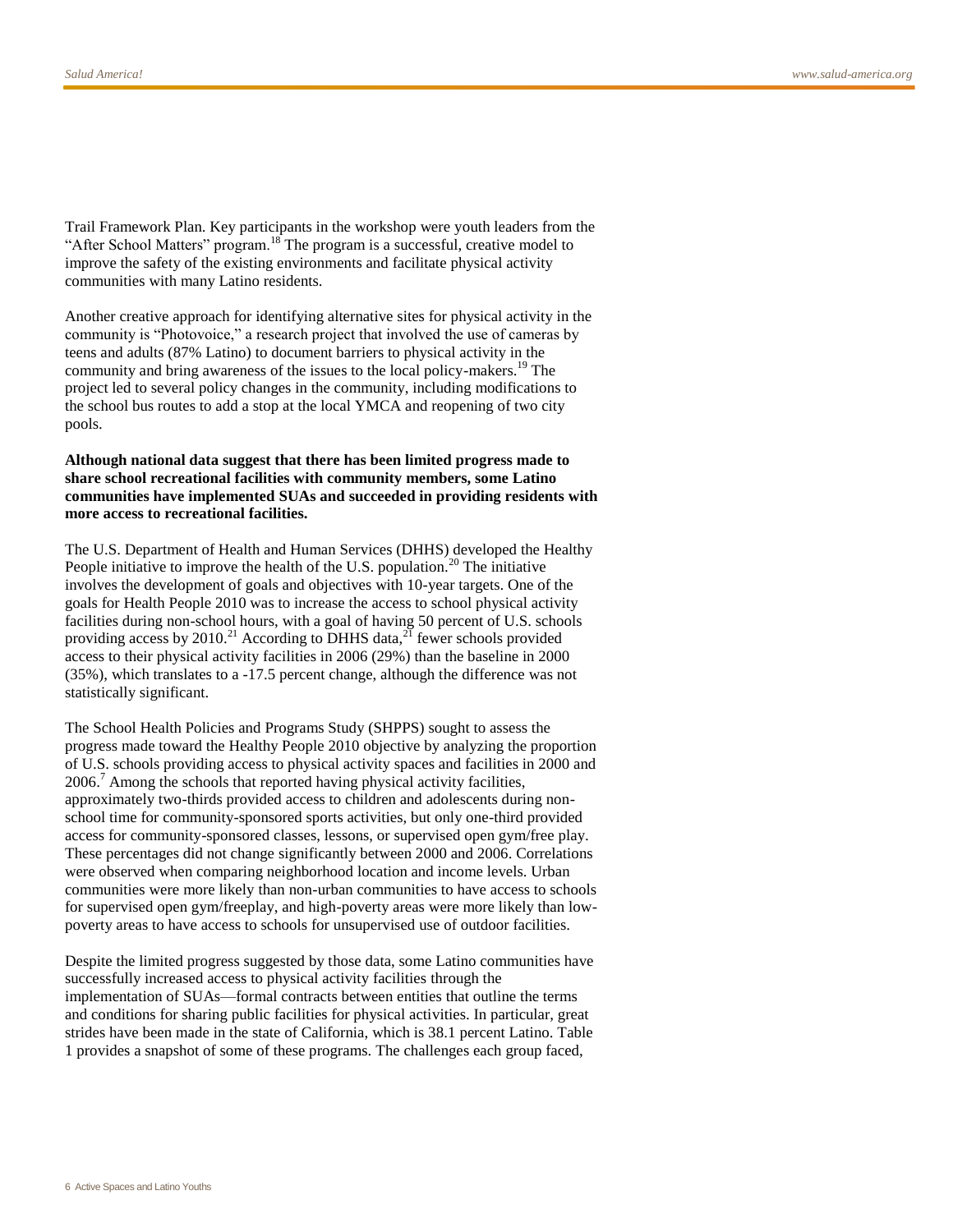along with potential solutions, are described in the sections that follow. Understanding barriers and solutions to creating SUAs is necessary for developing and implementing these agreements on a wider scale. Toolkits and resources for creating SUAs are available for communities that are interested in establishing them (Table 2).

**Liability concerns are among the top barriers to sharing school physical activity facilities with community members. SUAs, improved statutory liability protections, and increased awareness about the protections afforded to schools may encourage schools to open their facilities to the community during nonschool hours.** 

Studies suggest that liability concerns are among the key barriers to providing community access to school physical activity facilities.<sup>[22,](#page-21-5) [23](#page-21-6)</sup> SUAs and other agreements provide liability protection for school districts that open their facilities for public use, but school administrators are often unaware of the protections afforded to them by such agreements.

In a survey sent to 1,714 public schools in underserved communities in 46 states and completed by personnel from 360 eligible schools (32% were in Latino communities), 82.2 percent of respondents indicated that they were somewhat to very concerned about the liability associated with recreation- or sport-related injuries occurring on school property during non-school hours.<sup>[24](#page-21-7)</sup> Among the schools that did not allow access to school grounds for recreational purposes, 91 percent stated that liability was somewhat to very concerning, and 85.7 percent desired stronger legislation to protect schools from liability. Interestingly, only 41 percent of respondents were familiar with legislation that limited the liability of public schools in their state. The majority of respondents believed that stronger legislation was needed, regardless of their familiarity with state law or whether their school had been subject to a previous liability claim. Among the schools that reported having formal legal agreements in place for the use of their facilities during non-school hours, only 44.8 percent of respondents perceived the protections to be adequate and only 14.6 percent would agree to sharing their facilities with other groups in the absence of a formal legal agreement. It is important to note that this study was limited by a low response rate (21%), although no demographic differences were found between schools that responded and those that did not.

Although liability is a concern among school administrators, studies have found that schools would be reasonably protected from liability associated with providing facility access to the community.<sup>[23,](#page-21-6) [25](#page-22-0)</sup> In a systematic review of the legal rules associated with land usage in the 50 states and the District of Columbia, investigators sought to identify the potential liability for schools that provide access to their grounds for recreational activity during non-school hours. Data suggest that public schools in all states are protected by some form of sovereign or governmental immunity, recreational use statutes, or limits on tort damages. Although some liability risk remains in certain circumstances, the investigators concluded that the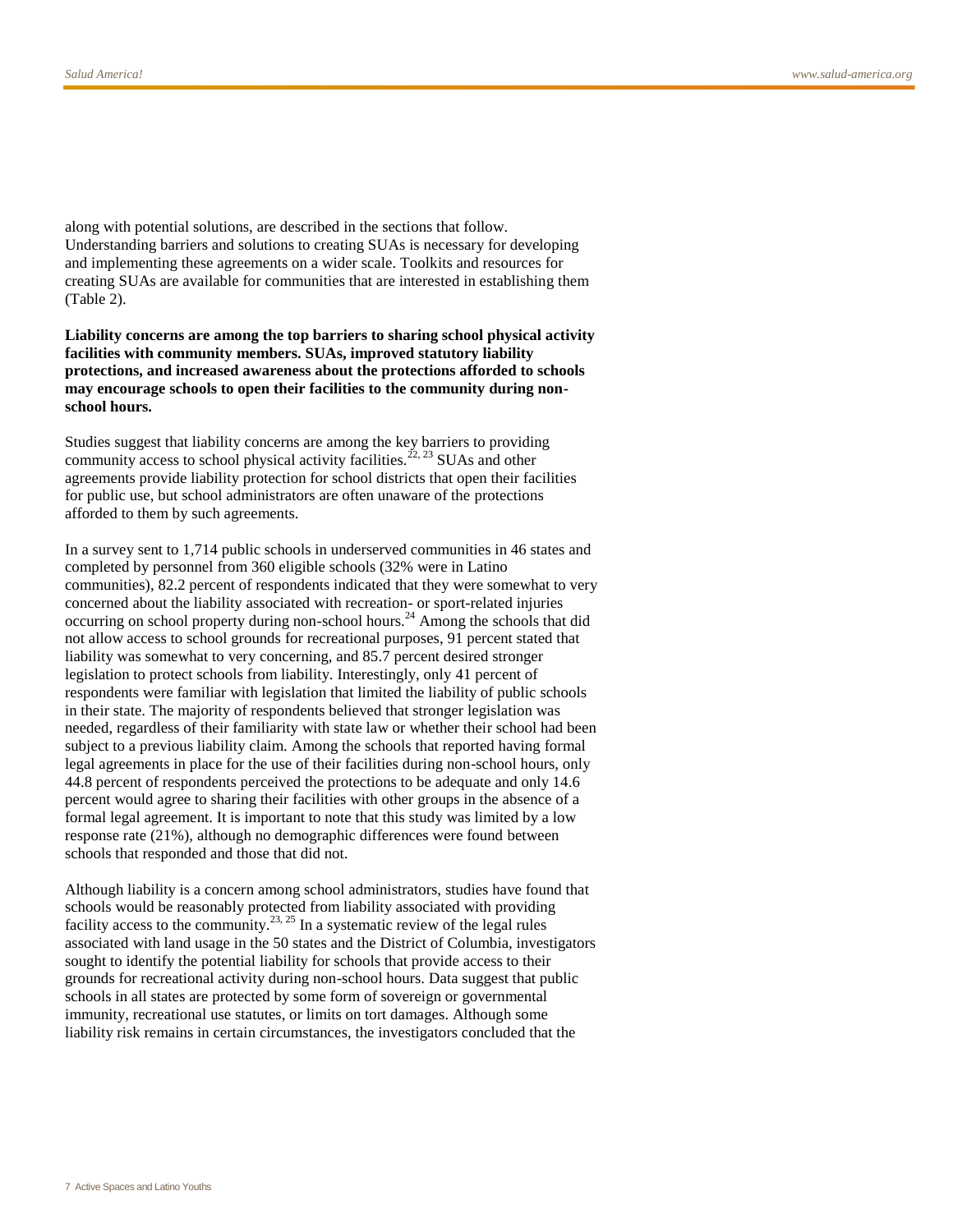risks to schools do not outweigh the benefits of providing facility access to children who may be at risk of obesity.<sup>[25](#page-22-0)</sup>

Other studies have evaluated the protections afforded to schools by recreational user statutes. One review revealed that statutes from 42 states were potentially applicable to schools, although many lacked uniformity and well-defined descriptions of covered activities.<sup>[23](#page-21-6)</sup> Among the 42 states, most (82%) statutes used broad terms to define the activities for which schools would not be held liable and none referenced indoor facilities specifically. For example, in states with large Latino populations, language that describes activities for which schools would be protected from liability include many which may be difficult to interpret: "winter sports" (California), "enjoying nature" (Texas), "recreational activities" (New Jersey and New Mexico), and "exercise" (Arizona). Only a few states indicate specific activities such as "bicycling" (Colorado, New York, and Texas) and rollerblading or rollerskating (Colorado, New Jersey). Because such broad terminology would require interpretation by the courts, it could potentially expose schools to liability. As such, including uniform and specific provisions for all relevant recreational and physical activities in state laws may better protect schools and encourage them to share their facilities during non-school hours.

These studies demonstrate a need for improved legislation and increased awareness of statutory protections afforded to schools. Although most states have some form of statute that allows for use of public facilities by the community, only 20 statutes provide for the shared establishment or shared use of school property/facilities.<sup>[8](#page-19-7)</sup> School districts considering a SUA should become aware of their state laws on shared use. ChangeLab Solutions has compiled related laws in all 50 states [\(http://bit.ly/XTtIqE\)](http://bit.ly/XTtIqE).

**Funding and staffing also are among the top barriers to providing access to physical activity programs for Latino children. Sharing costs and staff through SUAs can overcome these barriers and increase access to physical activity facilities.**

In a survey of directors of 44 recreation centers in San Diego County (32.5% Latino), 54 percent indicated "inadequate staffing" and 39 percent indicated "funding" as primary barriers to offering physical activity programming for youths.<sup>[26](#page-22-1)</sup>

Partnerships through SUAs can overcome these barriers by sharing costs and staffing.<sup>[27,](#page-22-2) [28,](#page-22-3) [29](#page-22-4)</sup> For example, for the SUA established at the Cajon Valley Union Elementary School District in San Diego (25.6% Latino), each partner who uses school facilities provides their own staffing, supervision, and security, and is responsible for operational costs associated with their programming. The school district is responsible for staff and costs associated with facility maintenance.<sup>[28](#page-22-3)</sup> Staff turnover was a major challenge for the Healthy High Desert SUA in Adelanto, Calif. (58.3% Latino). To overcome this barrier, the city and school district applied for additional grants and recruited staff with experience and genuine interest in making the SUA work.<sup>[9](#page-20-0)</sup>

*Funding and staffing also are among the top barriers to providing access to physical activity programs for Latino children. Sharing costs and staff through SUAs can overcome these barriers and increase access to physical activity facilities.*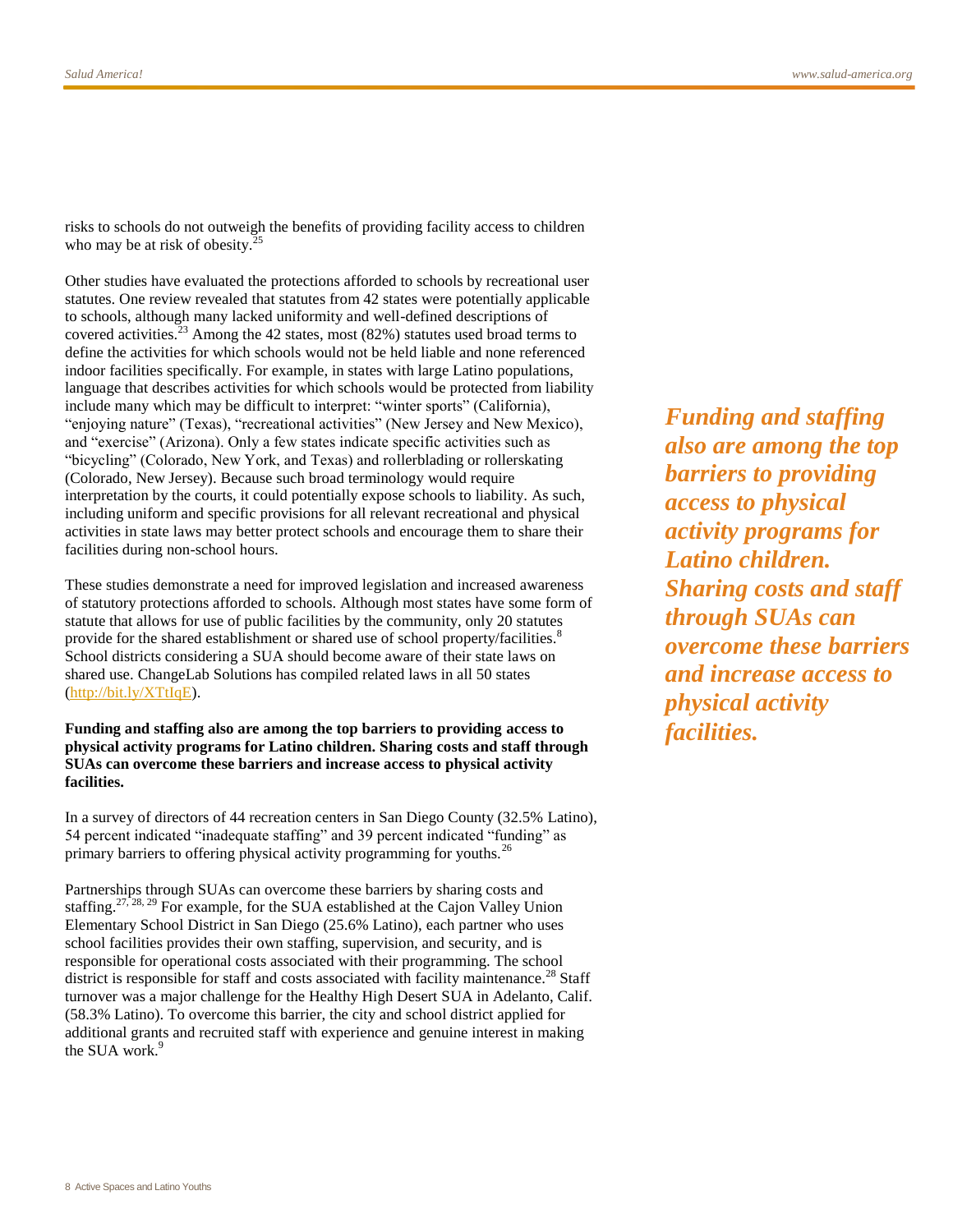#### **Increased support and feedback from all stakeholders may increase the use of SUAs in underserved communities.**

Despite the challenges associated with establishing SUAs in underserved communities, some barriers may be overcome if all stakeholders have a voice in developing the agreement and its resulting programs. School districts, planners, community members, public health officials, and other partners should be involved early in the process to ensure that the needs of all stakeholders are met. To increase participation among the Latino community, language barriers must be considered. Bilingual facilitators and Spanish-language materials should be available at all stakeholder meetings.

Several case studies have cited cooperation among stakeholders as the main contributor to the success of a SUA. In a case study of a pilot SUA between the Department of Parks and Recreation (DPR) and an urban high school in Honolulu, Hawaii, increased support of school administrators and feedback from school and DPR staff, students, and community members facilitated the development of a successful physical activity program in the community. Specific factors were noted as being instrumental in the program's success, including: trust and effective communication among school administration, faculty and DPR staff; willingness of school administrators to accommodate project needs, such as office space, communication systems, storage space for equipment, and administrative assistance; feedback from students, faculty, staff, and community members about the type and timing of activities; and targeted recruitment based on feedback. Although this study involved a high school with a very small Latino population (1.1%), the majority of students enrolled in the school are of ethnic minority background and lower socioeconomic status. Therefore, findings may offer strategies that could be successfully applied in other underserved areas of the country. $27$ 

In the Fruitvale neighborhood (46% Latino) of Oakland, Calif., the success of a SUA has been attributed to strong relationships between stakeholders. Public officials, school administrators, and community members have collaborated with the Unity Council, a nonprofit community development agency, to offer evening sports leagues on school grounds for more than 500 youths. Outreach was critical to engaging the community and instilling a sense of ownership in the program.<sup>[28](#page-22-3)</sup>

A program in the Boyle Heights (94% Latino) and Pico-Union (92% Latino) neighborhoods in Los Angeles, Calif., called Joint Use Generating Activity and Recreation (JUGAR), brought together community stakeholders and public agencies to increase access to public space for physical activity. Effective engagement of school administrators and community partners ensured that all stakeholders understood the needs of the community and the terms of the agreement, which led to JUGAR's success[.](#page-20-0)<sup>9</sup>

In the case of the SUA in Adelanto, Calif., (58.3% Latino), the city and school district had an existing shared use policy, but the terms and conditions were not well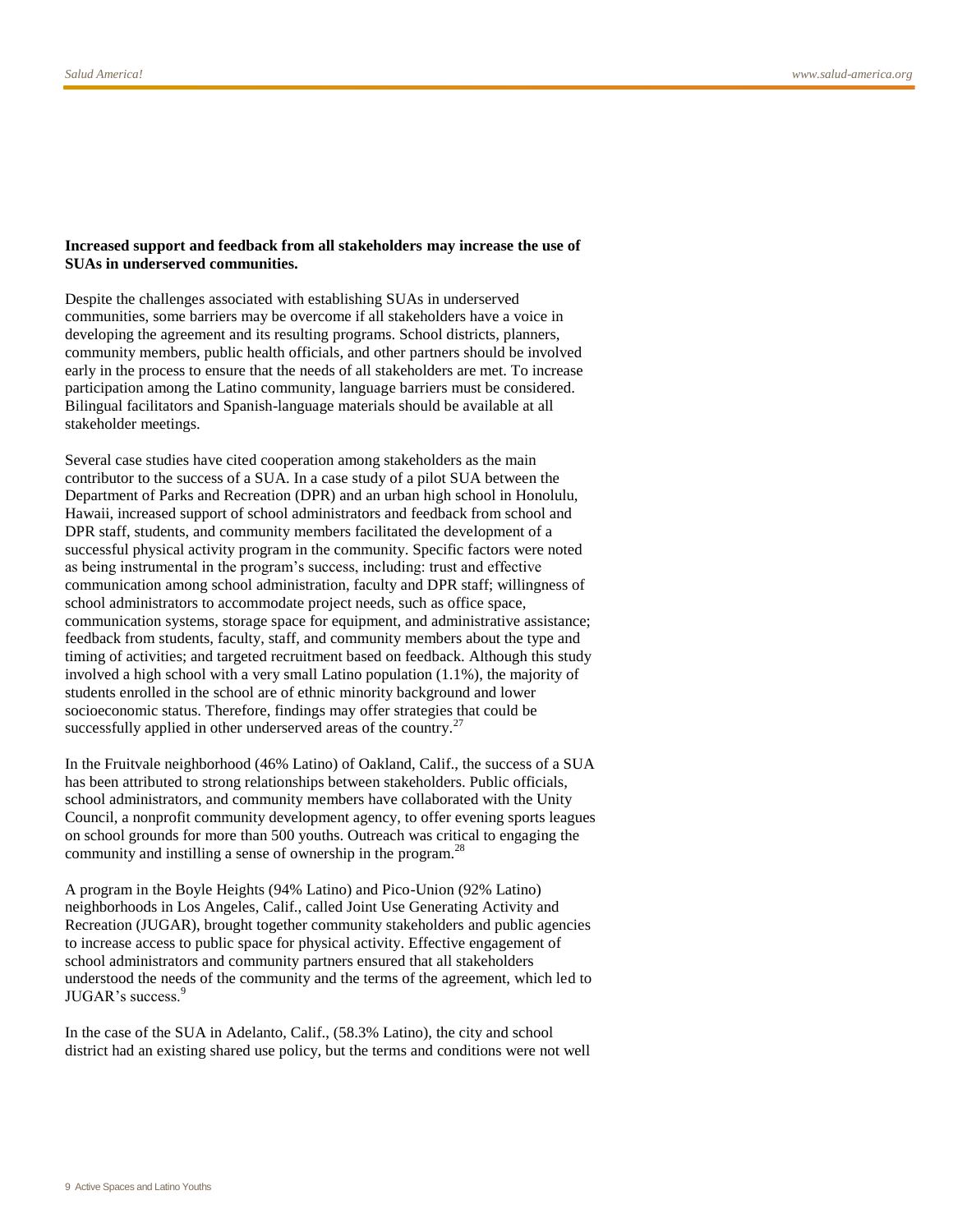delineated. Staff and partners of the Healthy High Desert program provided education and discussion on the importance of the formal SUA to address concerns and clarify expectations and responsibilities. The productive discussions among the stakeholdersled to the development of a successful SUA.<sup>9</sup>

#### **Characteristics of neighborhoods and the built environment may affect how frequently children and families walk or bike to sites available for recreation and physical activity. Addressing the factors that hinder active travel to such sites may increase physical activity among Latino children.**

Characteristics of neighborhoods and the built environment—man-made features in the community, such as sidewalks, streets, and buildings—may prevent Latino children from using physical activity sites (Table 3).<sup>[30,](#page-22-5) [31,](#page-22-6) [32](#page-22-7)</sup>, <sup>[33](#page-23-0)</sup> In a survey of parents and adolescents from three U.S. metropolitan areas (10% of participants were Latino), proximity to home and easy access to the site by walking/biking were significantly associated with more frequent use of the sites by children and adolescents. On multivariate analysis, higher perceived traffic safety, better pedestrian infrastructure, and low crime were significantly associated with more frequent walking/biking to a recreation site ( $P < 0.01$  for all).<sup>[32](#page-22-7)</sup>

Proximity was also found to be associated with physical activity in a study of 3,451 adolescents (34.1% Latino) who responded to the 2005 California Health Interview Survey.<sup>[34](#page-23-1)</sup> Proximity to school was associated with increased active transport to school. Adolescents who lived less than 3,200 meters (about 2 miles) from school were more likely to walk, bike, or skateboard to school than those who lived more than 3,200 meters away. The authors recommend building schools near residential areas with the highest concentration of students to encourage more walking and biking to school.

Another study investigated the relationship between the built environment and physical activity in 14 unincorporated settlements, called *colonias*, in Hidalgo County, Texas.<sup>[35](#page-23-2)</sup> After conducting focus groups with 97 children and parents, 101 surveys of children, audits of 125 streets and 1,000 lots, researchers found that the features of the built environment were related to physical activity levels in children. During the focus group sessions, children noted several factors that could improve their levels of physical activity, including the construction of walking areas, parks, sports and recreation areas, and basketball courts; installation of swings and street lights; and increased police presence in the area. Unpleasant neighborhood conditions, such as trash-filled and muddy streets, bad outdoor odors, dilapidated playgrounds, unleashed dogs, gangs, and speeding cars prohibit children from being active. Data from the street audits found that more than 91 percent of the *colonia* streets lacked sidewalks, none had pedestrian signs, and only one had a crosswalk sign. Other features that were lacking were "Children at Play" signs, shoulders, stop signs, speed bumps, and speed limit signs.

As mentioned previously, neighborhood crime may influence active transport in Latino communities. A study investigating physical activity and outdoor recreation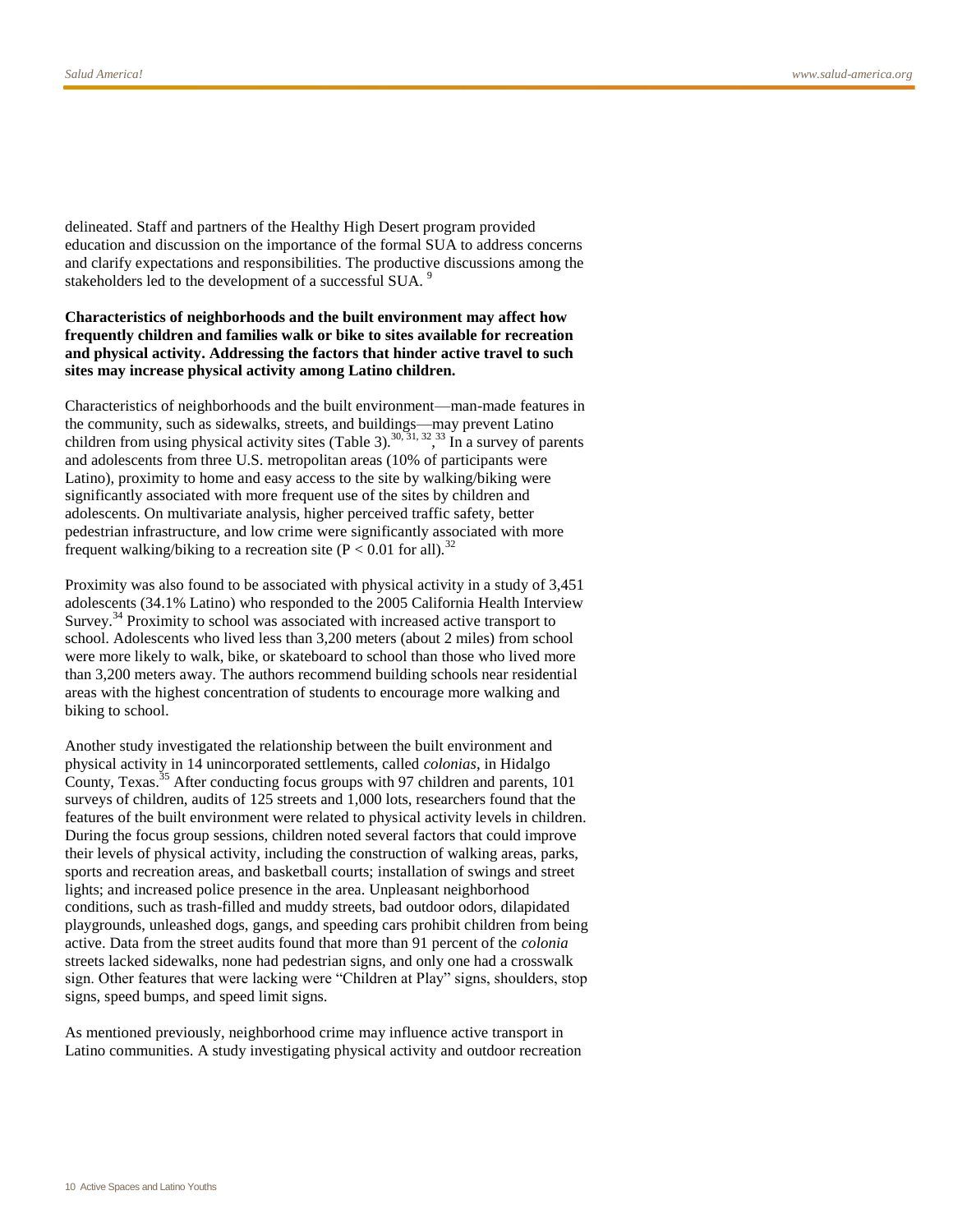among 390 Latino children in the South Lawndale community of Chicago (83% Latino: 92% Mexican American), also referred to as Little Village, found that Latino children in the area are often exposed to violent crime in the neighborhood, as a witness and/or victim,<sup>[36](#page-23-3)</sup> and their fear of crime negatively impacts their levels of physical activity and outdoor recreation. The participants reported decreased use of parks or locations requiring them to cross gang boundaries and less participation in after-dark activities, with some children not participating in any physical activity due to safety concerns. Other research from U.S. urban areas has also documented that Latino children are more likely to live in unsafe areas.<sup>[37](#page-23-4)</sup>

Implementing street-scale improvements, such as improving neighborhood infrastructure, and facilitating safe routes for active travel may help address many of these barriers and promote physical activity among children in underserved communities. The National Complete Streets Coalition aims to improve the conditions of neighborhood streets for safer use by pedestrians and bicyclists, and many states, cities, and towns are adopting Complete Streets planning policies.<sup>[38](#page-23-5)</sup> Efforts also are underway in Latino communities, such as Santa Ana and Los Angeles, California.<sup>[39,](#page-23-6) [40](#page-23-7)</sup>

The Safe Routes to School National Partnership provides resources for increasing the safety of neighborhood streets to facilitate walking and biking in underserved communities.[41](#page-23-8) A case study describes the implementation of the Safe Routes to School program at Maybury Elementary School in southwest Detroit (approximately 600 students, nearly 90% Latino).<sup>[10](#page-20-1)</sup> During the program planning phase, feedback from parents was sought and "walking audits" were conducted to identify factors that may be inhibiting active transport to school. Improvements in infrastructure were made to address the identified physical barriers, such as decaying sidewalks and poor lighting. Geographic Information System (GIS) maps generated from several forms of computerized geographical data and crime data for the neighborhood were used to identify the safest routes to school, and a walking school bus program, led by parent volunteers, was implemented on those routes, which increased the number of students who walked to school.

#### **Multi-dimensional tools for assessing the impact of the built environment on physical activity are crucial for planning recreation facilities that meet the needs of Latino communities and increasing use of the facilities among Latino children in underserved communities.**

Identifying characteristics that make existing recreation facilities successful can inform the planning of future facilities conducive to physical activity. Tools are available for assessing the built environment, but research suggests that current measures need improvement to capture all important factors that influence the use of the built environment in underserved communities. $42,33$  $42,33$  $42,33$ 

The Physical Activity Resource Assessment (PARA) is a multi-dimensional instrument that rates recreation sites on their features, amenities, and incivilities (e.g., litter, unattended dogs, evidence of substance or alcohol use, vandalism).<sup>[43](#page-24-1)</sup> A study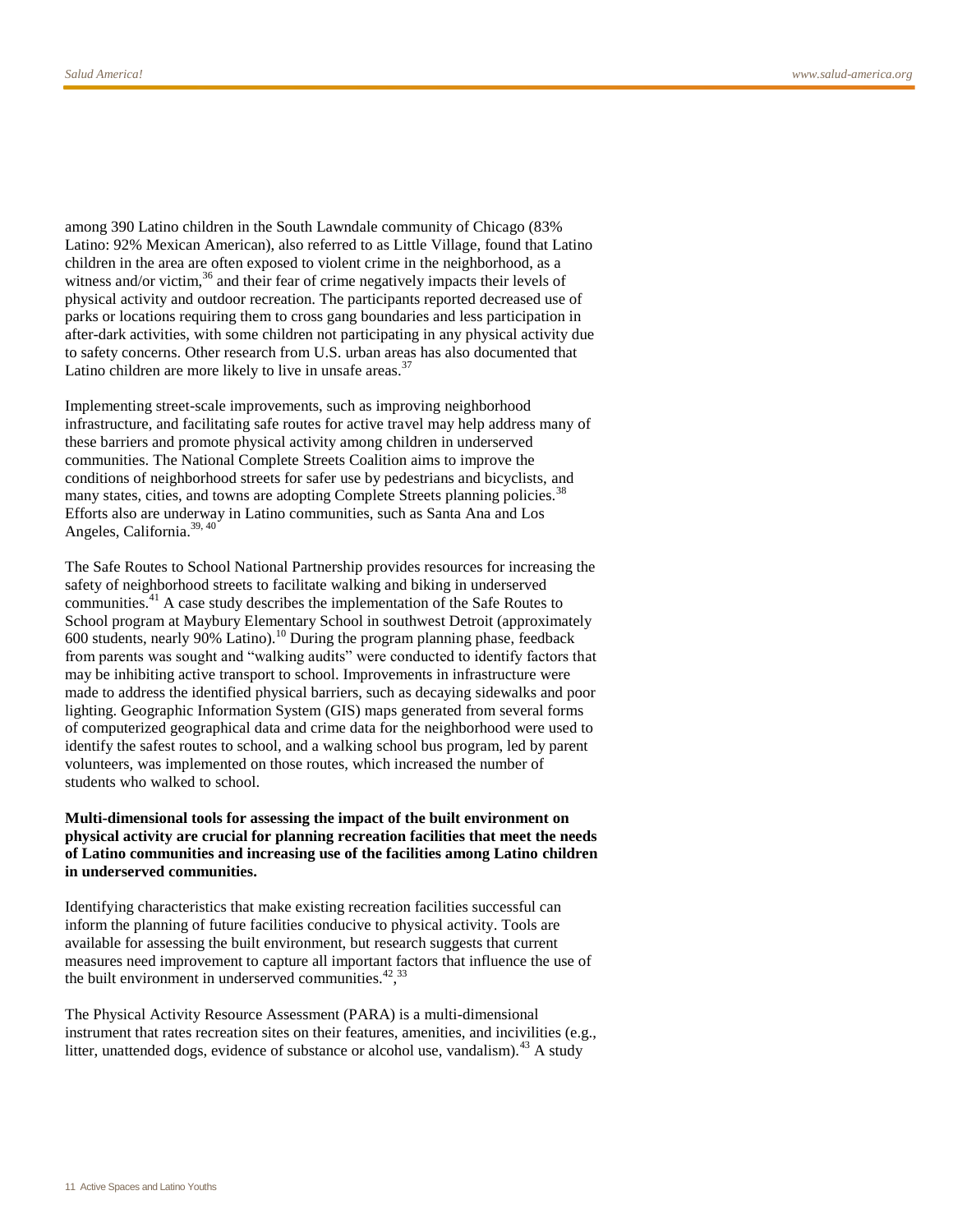investigating the utility of the PARA for planning physical activity interventions in two economically disadvantaged urban neighborhoods (62.4% ethnic minorities) in Tampa, Fla., found that collecting qualitative data in addition to PARA data captured issues such as transportation barriers, interest, and convenience that were not captured by the instrument alone.<sup>[42](#page-24-0)</sup> To identify all important factors that may influence the use of a recreation facility, the investigators recommend adding qualitative assessments, such as interviews with parent-child dyads, to obtain feedback about other non-physical factors related to the use of the facility.

One research group reported on the utility of multi-dimensional neighborhood profiles as a tool to evaluate the built environment in 12 primarily low-income, urban Latino communities (26% to 79% Latino) in Pima County, Arizona.<sup>[44](#page-24-2)</sup> The tool incorporated secondary data, including census data and GIS maps; observational assessments with selected portions of existing tools, including the PARA, the Community Health Index and the Americans with Disabilities Act Bus Stop Accessibilities Study; interviews with neighborhood connectors (e.g., community representatives); and community surveys. Although secondary data provided useful objective information on infrastructure and community resources, observational assessments, interviews and surveys were crucial for identifying the actual needs of the community. For example, secondary data indicated the presence of a recreation site, but the observational assessment revealed the accessibility of the site to the public (e.g., opened vs. locked gates), and the community surveys indicated the residents' awareness about the availability of the site.

When gathering community feedback, assessing cultural factors may help to identify characteristics of the built environment or recreation program that would be important to the Latino community and thus persuade them to engage in physical activity. For example, a study surveyed 303 Latinos to assess cultural factors about their outdoor recreation compared with other populations.<sup>[45](#page-24-3)</sup> Survey results suggested that family, community, and personalization were the most valued and influential cultural factors among Latinos. Therefore, to attract Latinos to outdoor recreation, investigators concluded that programs should include family- and community-based activities that leverage the strong personal relationships among Latinos. Community mentors and leaders could also help to engage residents in the activities.

These studies have important implications for planners of physical activity facilities. Appropriate measures and multiple measures, including feedback from community members, should be incorporated into the assessment of the built environment to better inform decisions about building new environments or improving existing environments in Latino communities. If surveys are used, they should be developed in English and Spanish and pilot-tested to increase the response rate and optimize comprehension among respondents. Marketing the research project to the Latino community may also increase participation.

#### **Conclusions and Policy Implications**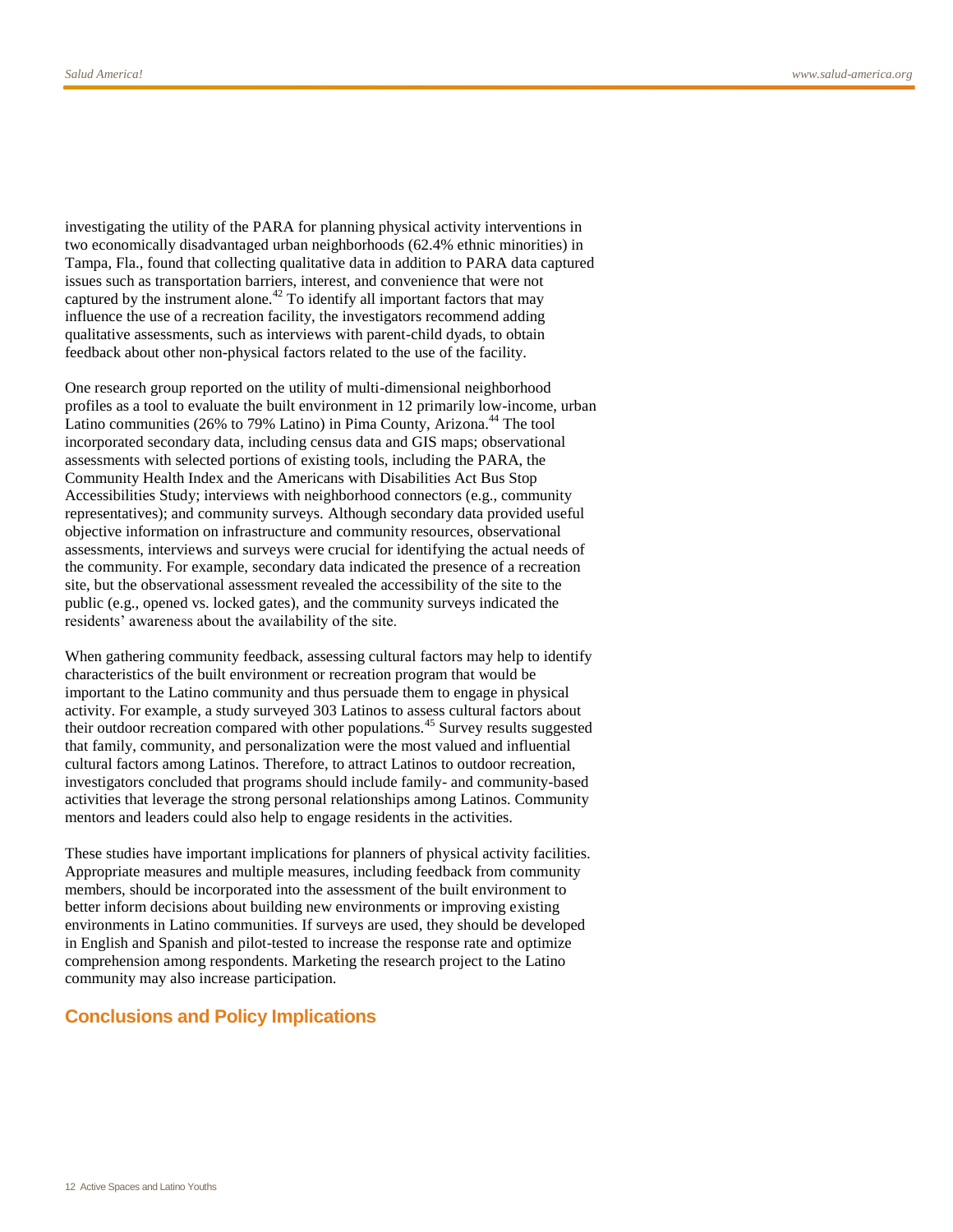### **CONCLUSIONS**

- **Latino children in underserved communities have few options for physical** activity and inadequate access to recreation facilities. Many avenues and resources exist to increase access to recreation facilities among Latino children.
- Interim data on the Healthy People 2010 initiative suggest that minimal progress was made in increasing access to school physical activity facilities in underserved communities from 2000 to 2006. However, in recent years, SUAs have been successfully implemented in some Latino communities, and these initiatives may serve as models for other Latino communities.
- Liability associated with allowing community access to school facilities is a primary concern among school administrators. While most states afford protections to school districts that share facilities with the community and many allow for recreational user statutes or SUAs, the language about what activities are covered is often unclear. Improved legislation and increased awareness of statutory protections for schools are needed to reduce concerns about liability and increase public access to school facilities.
- Incorporating the views of all stakeholders in developing SUAs may increase stakeholder support and ownership, leading to successful physical activity programs in Latino communities.
- Limited funding and inadequate staffing complicate development of physical activity programs for Latino children in underserved communities. SUAs provide means for sharing costs and staff, which may increase access to physical activity facilities and programs in Latino communities.
- The use of physical activity or recreation sites by Latino children is dependent on several factors associated with neighborhood characteristics and the built environment, such as conditions that inhibit walking and biking (e.g., decaying sidewalks, lack of street connectivity, poor lighting, and perceived crime levels). Street-scale improvements (e.g., repairing sidewalks and installing bike lanes and street lights) can address concerns about environmental barriers and improve perceptions of the built environment, potentially increasing levels of physical activity among Latino children in the community.
- To promote use of physical activity or recreation sites, appropriate measures must be used to assess the built environment and ensure that new and existing areas for physical activity meet the specific cultural needs of the Latino community.

#### **POLICY IMPLICATIONS**

The findings of this review have several implications for legislators, policy-makers, school administrators, and community members. Efforts should focus on meeting the following needs to increase access to physical activity sites and facilities in Latino underserved communities:

 State and local governments should work with school administrators to address liability and other concerns for schools that pave the way for access to their facilities for recreational use during non-school hours.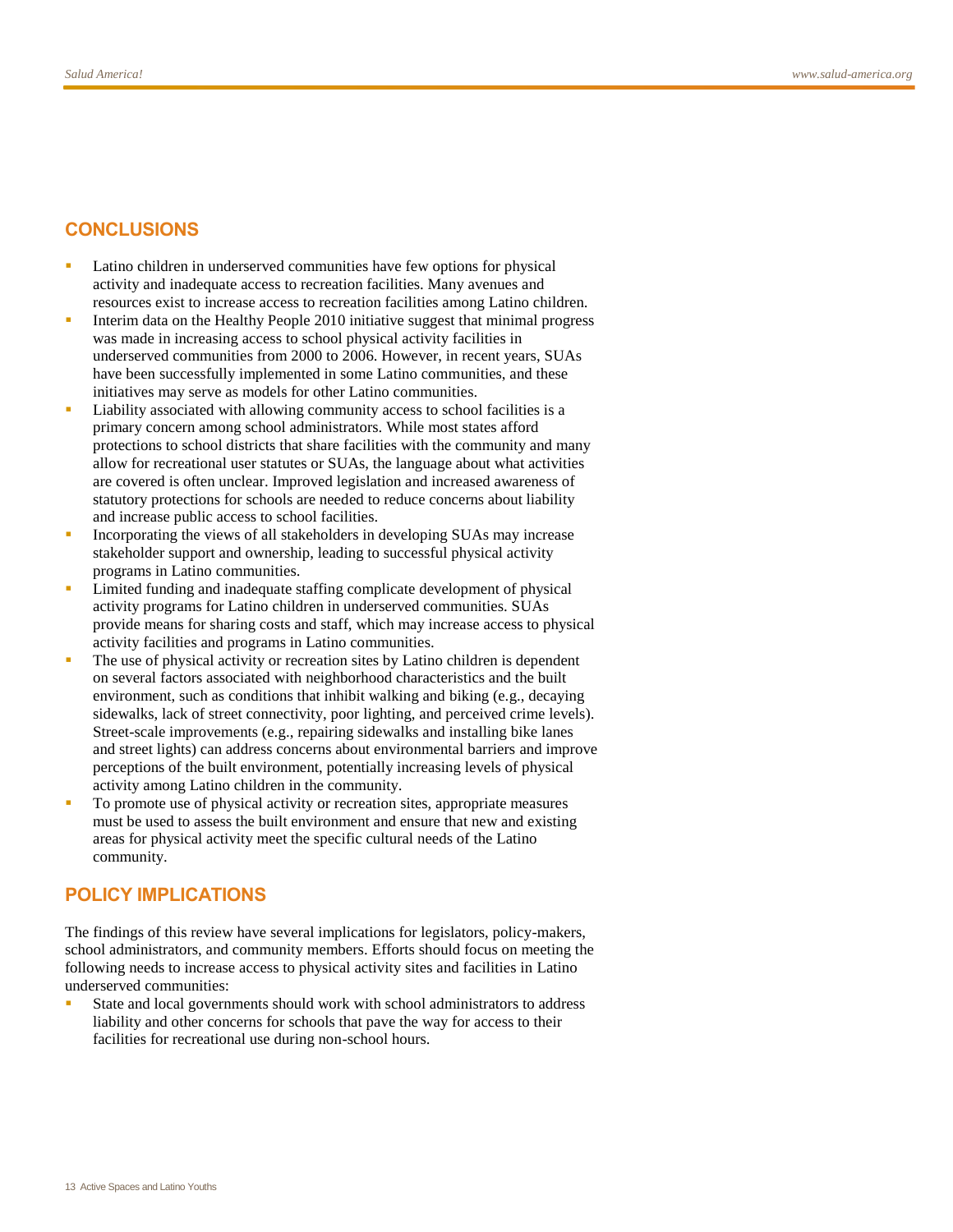- State and local governments should ensure that SUAs and other statutes specifically describe covered activities, terms and conditions.
- State and local governments should encourage awareness of current statutes and adoption of SUAs among school administrators.
- **Local governments and policymakers should solicit community feedback to** strengthen the development of new recreation sites and implementation of streetscale improvements.
- Local governments and policymakers should create Complete Streets policies for all new transportation projects near schools and recreation sites to improve active travel to those sites.

#### **FUTURE RESEARCH NEEDS**

To increase access to physical activity sites in Latino communities, further research is needed on the effectiveness of SUAs for increasing physical activity in Latino communities. Many of the communities with SUAs have reported on challenges and solutions to implementing a SUA, but none provided data on the impact of SUAs on physical activity levels. Therefore, to encourage the implementation of SUAs in more Latino communities, more data are needed to support their effectiveness in increasing physical activity among Latino children. Real and perceived barriers to implementing SUAs should be further explored to identify areas for improvement in policies and legislation and to educate stakeholders on how to overcome the barriers. Specifically, research that documents the cost associated with implementing SUAs for each stakeholder would be beneficial. Finally, research is needed to evaluate the quality of tools that are used for measuring the built environment and their applicability to Latino communities to ensure that decisions about street-scale improvements and physical activity sites are well informed and in the best interest of the Latino community.

#### **ABOUT THE PROGRAM**

*Salud America!* The RWJF Research Network to Prevent Obesity Among Latino Children is a national program of the Robert Wood Johnson Foundation. The program aims to educate and support researchers, decision-makers, community leadres, and the public in contributing towards healthier Latino communities and seeking environmental and policy solutions to the epidemic of Latino childhood obesity. The network is directed by the Institute for Health Promotion Research at The University of Texas Health Science Center at San Antonio.

For more information, visi[t http://www.salud-america.org.](http://www.salud-america.org/)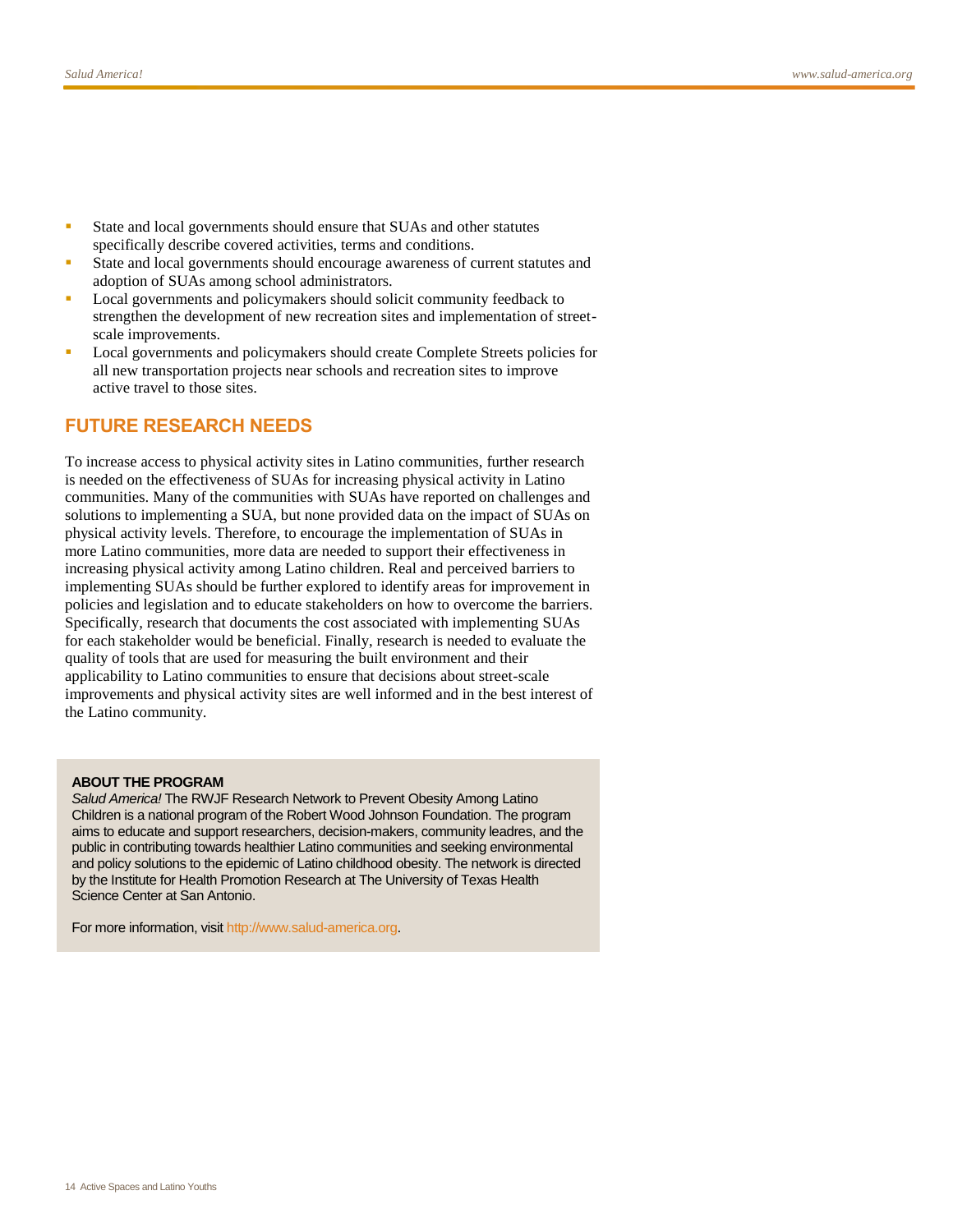**ABOUT THIS RESEARCH REVIEW** Copyright 2013 Robert Wood Johnson Foundation.

Route 1 and College Road P.O. Box 2316 Princeton, NJ 08543–2316 *www.rwjf.org*



Robert Wood Johnson Foundation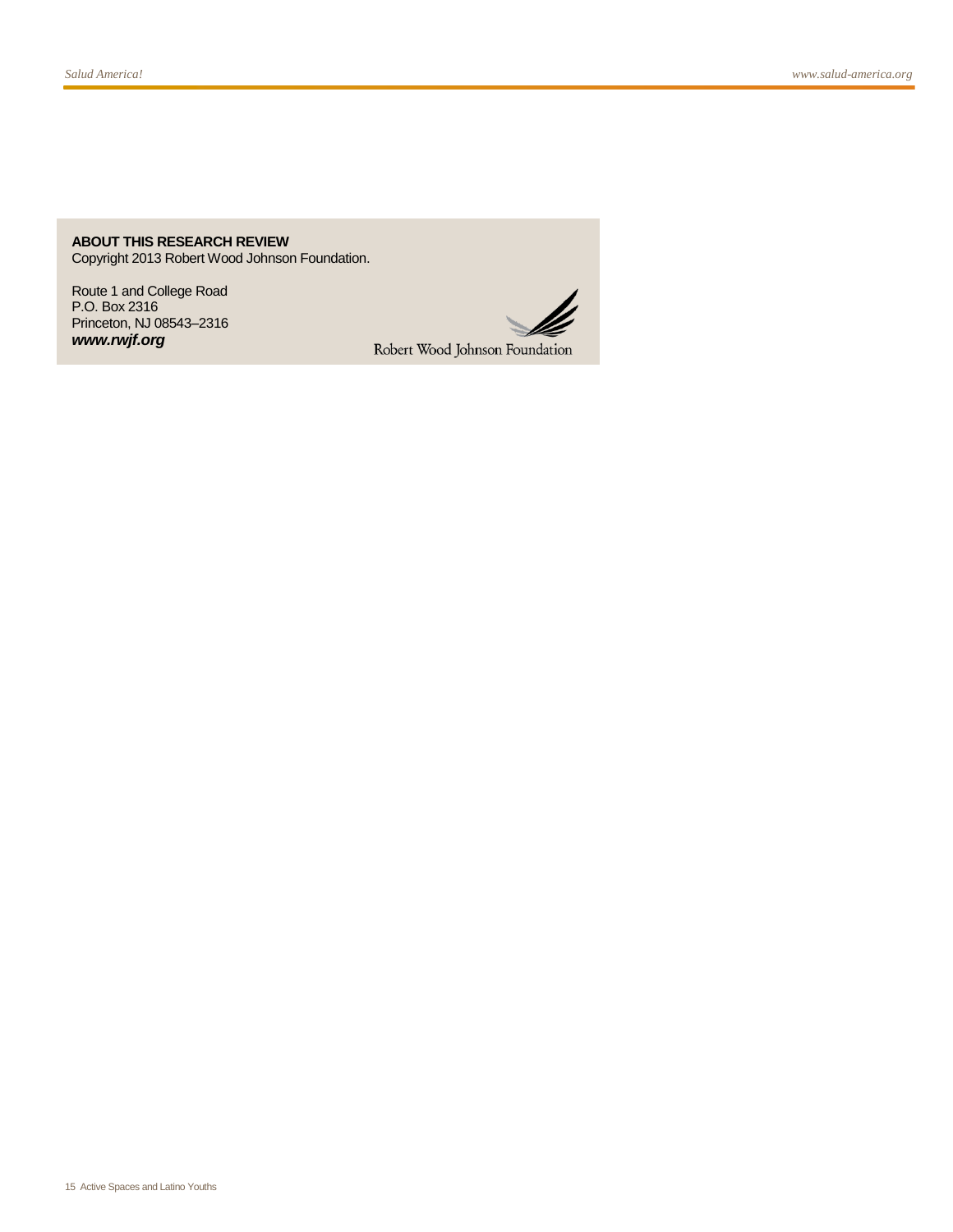#### Table 1 **Shared Use Agreements (SUAs) Implemented in Latino Communities in California Program Location Involved Parties Shared Facility More information** Healthy High **Desert** Adelanto,  $C_A$ School district city government, including the parks and recreation department Park developed on previously vacant 5-acre lot adjacent to new elementary school [http://www.jointuse.org/community-4/san](http://www.jointuse.org/community-4/san-bernadino/)[bernadino/](http://www.jointuse.org/community-4/san-bernadino/) **Fremont Wellness** Center & **Community** Garden **South** Los Angeles, CA The Land Trust, **University** Muslim Medical **Student Association** and Los Angeles Unified School District A 2,500-square-foot clinic, greenhouse, gardens, orchard and playground were developed on an abandoned 1.5-acre lot [http://www.jointuse.org/community-4/south-los](http://www.jointuse.org/community-4/south-los-angeles-fremont-high-school/)[angeles-fremont-high-school/](http://www.jointuse.org/community-4/south-los-angeles-fremont-high-school/) [http://www.landtrustalliance.org/about/saving](http://www.landtrustalliance.org/about/saving-land/fall-2012/power-of-place)[land/fall-2012/power-of-place](http://www.landtrustalliance.org/about/saving-land/fall-2012/power-of-place) Healthy For Life **Central** San **Joaquin** Valley, CA **Central California Obesity Prevention** Program, Healthy For Life Shared use of Pixley Elementary School and Earlimart Elementary **School** Schools were opened for use on weekends and summer months providing access to a vacant classroom, soccer field and basketball court [http://www.jointuse.org/community-4/central](http://www.jointuse.org/community-4/central-valley/)[valley/](http://www.jointuse.org/community-4/central-valley/) RENEW LA **County** (Renew **Environments** for Nutrition, Exercise & Wellness in Los Angeles County) Los Angeles County, **CA** CDC – CPPW program, Los Angeles **County** Department of Public Health and local schools Shared use of local schools [http://www.jointuse.org/community-4/los](http://www.jointuse.org/community-4/los-angeles/)[angeles/](http://www.jointuse.org/community-4/los-angeles/)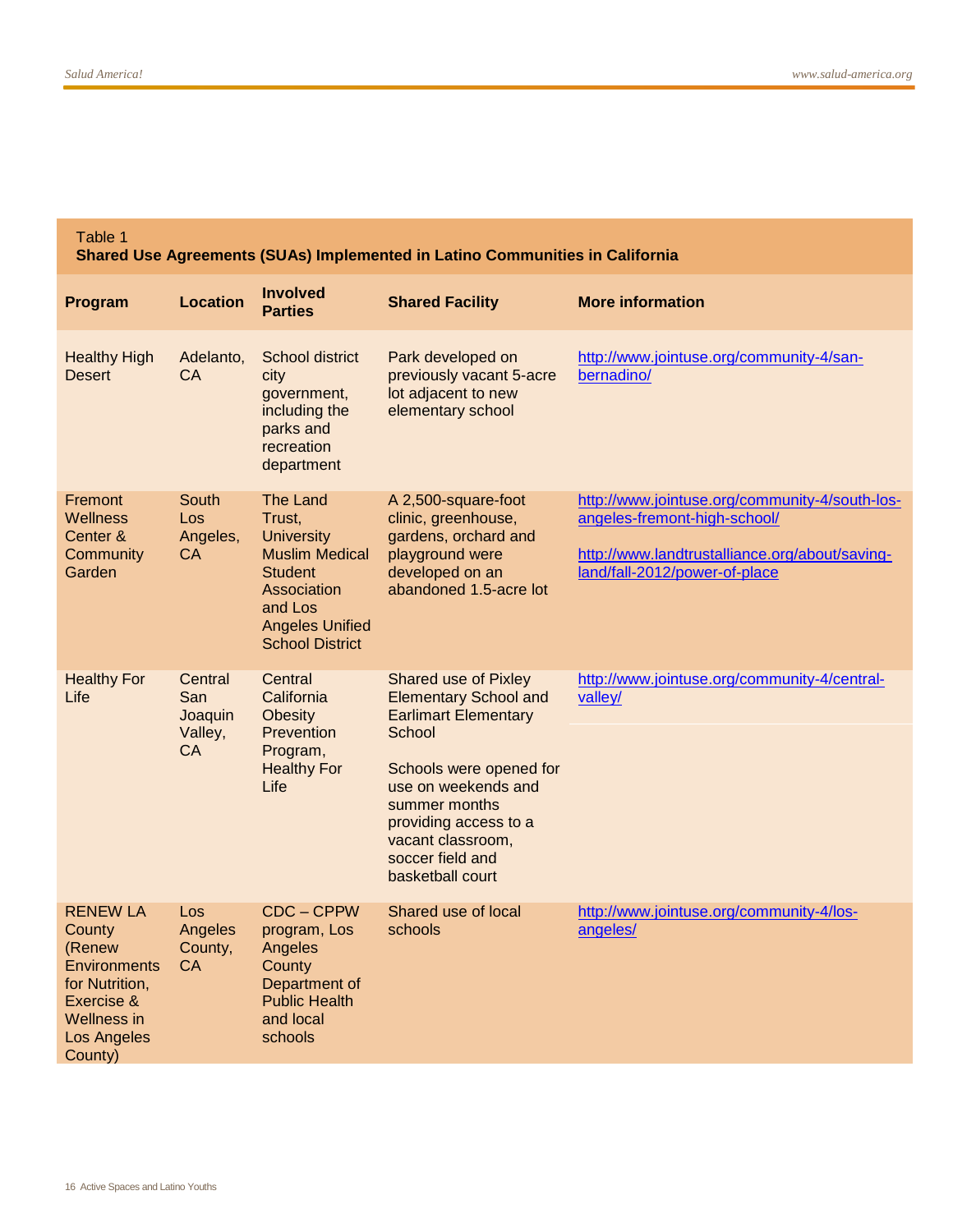| <b>JUGAR (Joint</b><br>Use<br>Generating<br><b>Activity and</b><br>Recreation) | <b>Boyle</b><br>Heights,<br><b>CA</b> | <b>RENEW LA</b><br>and ABC<br>(Alliance for a<br><b>Better</b><br>Community)                        | Shared use of local<br>schools to provide<br>access to dance rooms<br>for Zumba classes,<br>soccer fields and open<br>space for walking clubs | http://www.jointuse.org/community-<br>4/boyleheights/ |
|--------------------------------------------------------------------------------|---------------------------------------|-----------------------------------------------------------------------------------------------------|-----------------------------------------------------------------------------------------------------------------------------------------------|-------------------------------------------------------|
| Oakland<br>Schoolyard<br>Initiative<br>(OSI)                                   | Oakland,<br><b>CA</b>                 | Oakland<br><b>Unified School</b><br><b>District</b>                                                 | <b>Revitalized 10</b><br>schoolyards and<br>adjacent parks to create<br>vibrant, safe places for<br>children to play                          | www.cpehn.org/pdfs/Joint%20Use%20Brief.pdf            |
| <b>Cajon Valley</b><br><b>Middle School</b>                                    | San<br>Diego<br>County,<br><b>CA</b>  | <b>Cajon Valley</b><br><b>Unified School</b><br>District and El<br>Cajon<br>Redevelopment<br>Agency | A new<br>gymnasium/multipurpose<br>building at Cajon Valley<br>Middle School was built<br>to allow public use of the<br>building and fields   | www.cpehn.org/pdfs/Joint%20Use%20Brief.pdf            |
| Neighborhood<br><b>Sports</b><br>Initiative                                    | Fruitvale,<br>Oakland,<br><b>CA</b>   | Unity Council,<br><b>Oakland Fund</b><br>for Children<br>and Youth and<br>Team Up for<br>Youth      | The initiative coordinates<br>sports leagues for youth<br>at the Cesar Chavez<br><b>Education Center</b>                                      | www.cpehn.org/pdfs/Joint%20Use%20Brief.pdf            |
| <b>Spring Valley</b><br><b>RED Club</b>                                        | San<br>Diego<br>County,<br><b>CA</b>  | San Diego<br>County, La<br>Mesa-Spring<br><b>Valley School</b><br><b>District</b>                   | Constructed a library,<br>gym and teen center on<br>the La Presa Middle<br>School campus                                                      | www.cpehn.org/pdfs/Joint%20Use%20Brief.pdf            |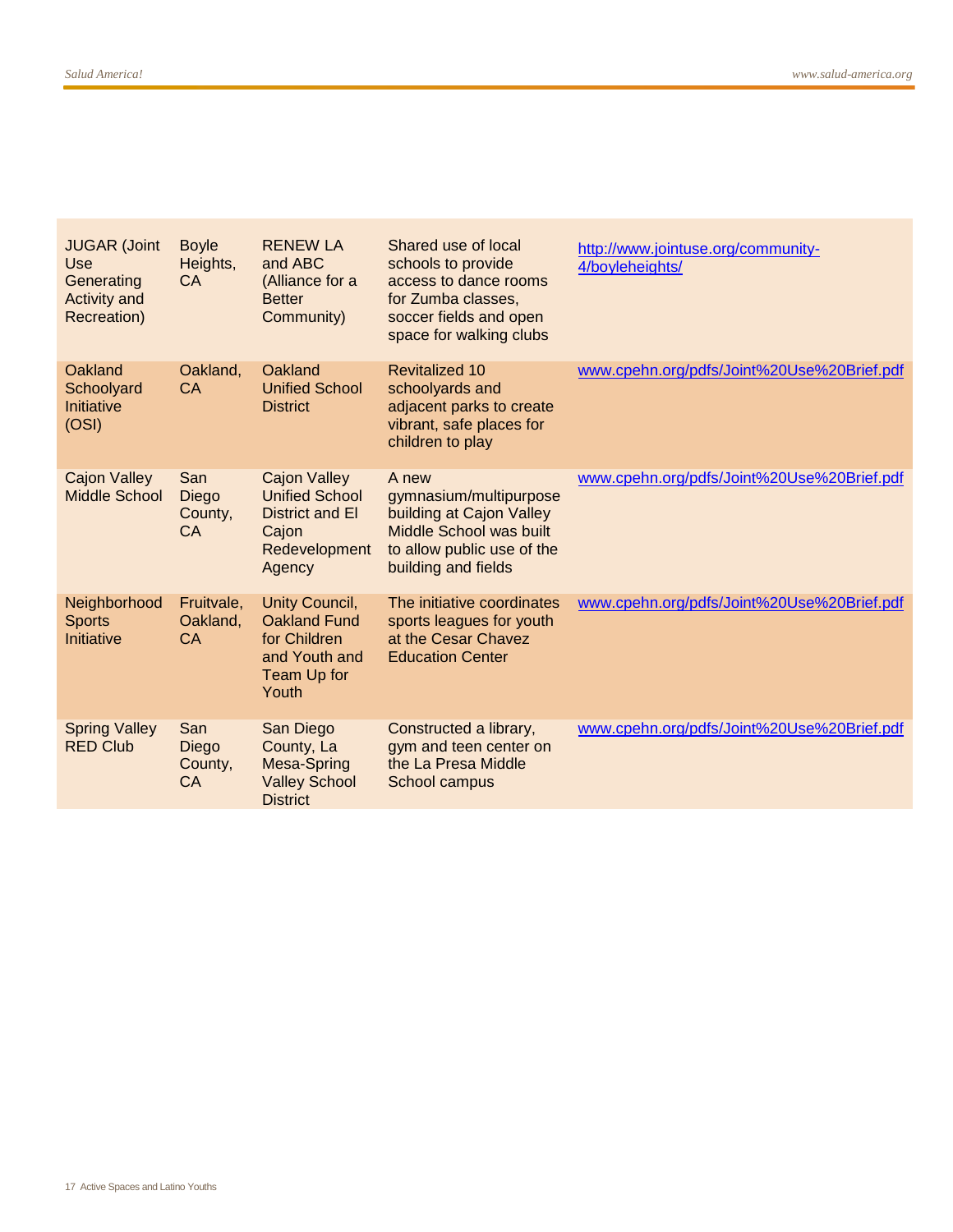#### Table 2

**Toolkits and Resources for Developing Shared Use Agreements**

| Organization                                                                           | <b>Title</b>                                                                                                                                                                                | <b>Website</b>                                                                              |
|----------------------------------------------------------------------------------------|---------------------------------------------------------------------------------------------------------------------------------------------------------------------------------------------|---------------------------------------------------------------------------------------------|
| ChangeLab<br><b>Solutions (formerly</b><br><b>Public Health Law</b><br>& Policy)       | <b>Playing Smart:</b><br>Maximizing the<br><b>Potential of</b><br>School and<br>Community<br>Property<br><b>Through Joint</b><br><b>Use Agreements</b>                                      | http://changelabsolutions.org/publications/playing-smart                                    |
|                                                                                        | <b>Opening School</b><br>Grounds to the<br><b>Community After</b><br><b>Hours: A Toolkit</b><br>for Increasing<br><b>Physical Activity</b><br><b>Through Joint</b><br><b>Use Agreements</b> | http://changelabsolutions.org/publications/CA-JUA-toolkit                                   |
|                                                                                        | <b>Checklist for</b><br>Developing a<br><b>Joint Use</b><br>Agreement                                                                                                                       | http://changelabsolutions.org/publications/checklist-developing-joint-use-<br>agreement-jua |
| <b>Center for Cities &amp;</b><br>Schools, the<br>University of<br>California, Berkley | Partnerships for<br><b>Joint Use:</b><br><b>Expanding the</b><br><b>Use of Public</b><br>School<br>Infrastructure to<br><b>Benefit Students</b><br>and Communities                          | http://citiesandschools.berkeley.edu/pubs.html                                              |
|                                                                                        | Joint Use of<br><b>Public Schools: A</b><br>Framework for a<br><b>New Social</b><br>Contract                                                                                                | http://citiesandschools.berkeley.edu/pubs.html                                              |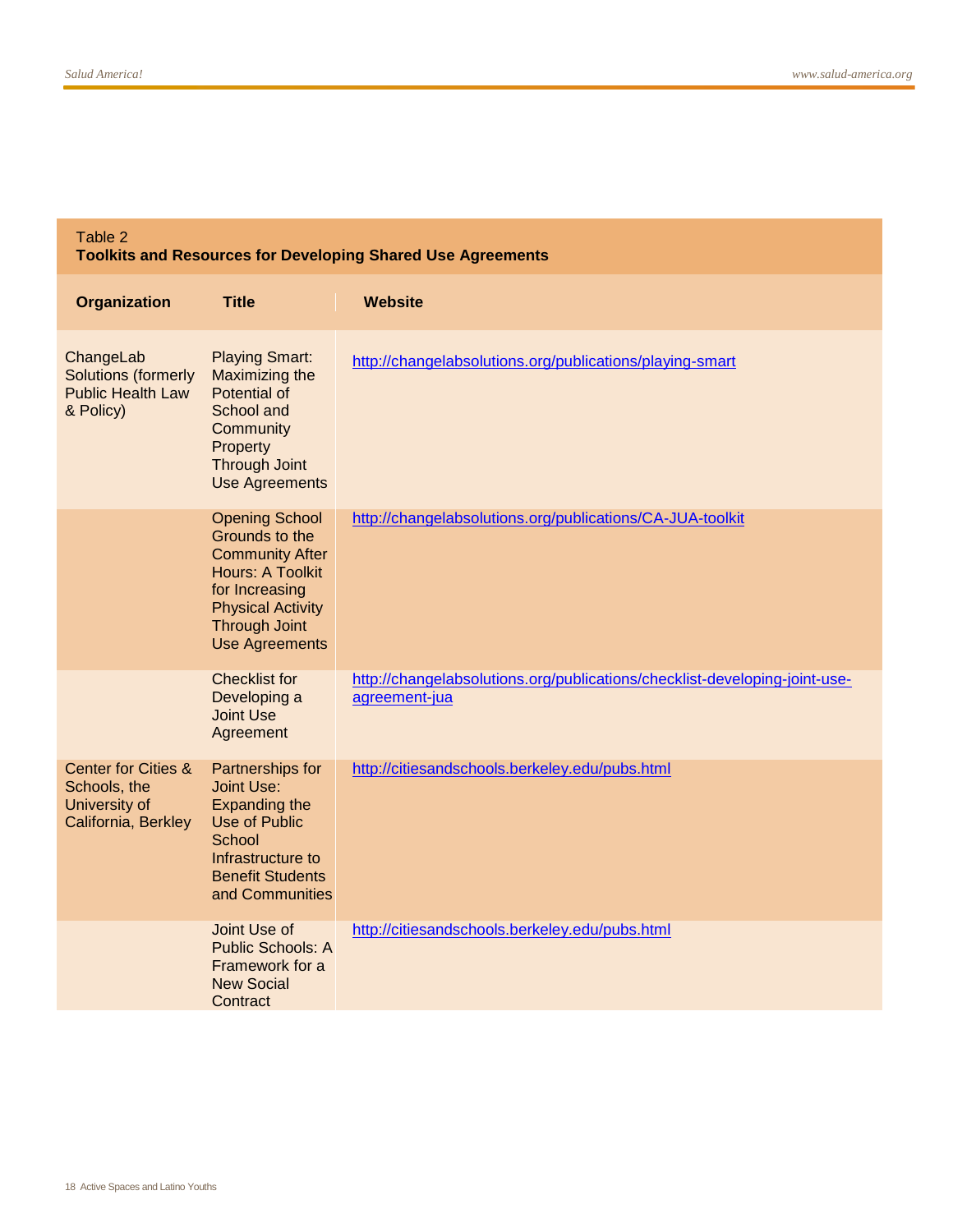| Table 3<br>Factors that Influence the Use of Physical Activity Sites <sup>33</sup> |                        |                                                                                                                                  |  |  |  |
|------------------------------------------------------------------------------------|------------------------|----------------------------------------------------------------------------------------------------------------------------------|--|--|--|
| <b>Domain</b>                                                                      | <b>Elements</b>        | <b>Indicators</b>                                                                                                                |  |  |  |
| <b>Functional</b>                                                                  | <b>Walking surface</b> | Availability and accessibility of copettive transport alternatives and<br>infrastructures (e.g., transit, sidewalks, bike lanes) |  |  |  |
|                                                                                    | <b>Street</b>          | Availability of local government and highway funds for sidewalks and<br>bike lanes                                               |  |  |  |
|                                                                                    | <b>Traffic</b>         | Frequency of nonmotorized transportation (variation by trip purpose<br>and/or trip distance)                                     |  |  |  |
|                                                                                    | Permeability           | Presence of integration between residential and commercial land<br>use in dense population areas                                 |  |  |  |
| <b>Safety</b>                                                                      | Personal               | Presence of protective social factors and absence of social disorder                                                             |  |  |  |
|                                                                                    | <b>Traffic</b>         |                                                                                                                                  |  |  |  |
| <b>Aesthetics</b>                                                                  | Streetscape            | Presence of attractions and comforts as well as absence of physical<br>disorder                                                  |  |  |  |
|                                                                                    | <b>Views</b>           |                                                                                                                                  |  |  |  |
| <b>Destination</b>                                                                 | <b>Facilities</b>      | Availability and accessibility of facilities or natural features for activity                                                    |  |  |  |
|                                                                                    |                        | Availability of local government funds for parks and recreation<br>facilities                                                    |  |  |  |
| Other                                                                              |                        | Presence of community wide campaigns to increase active living                                                                   |  |  |  |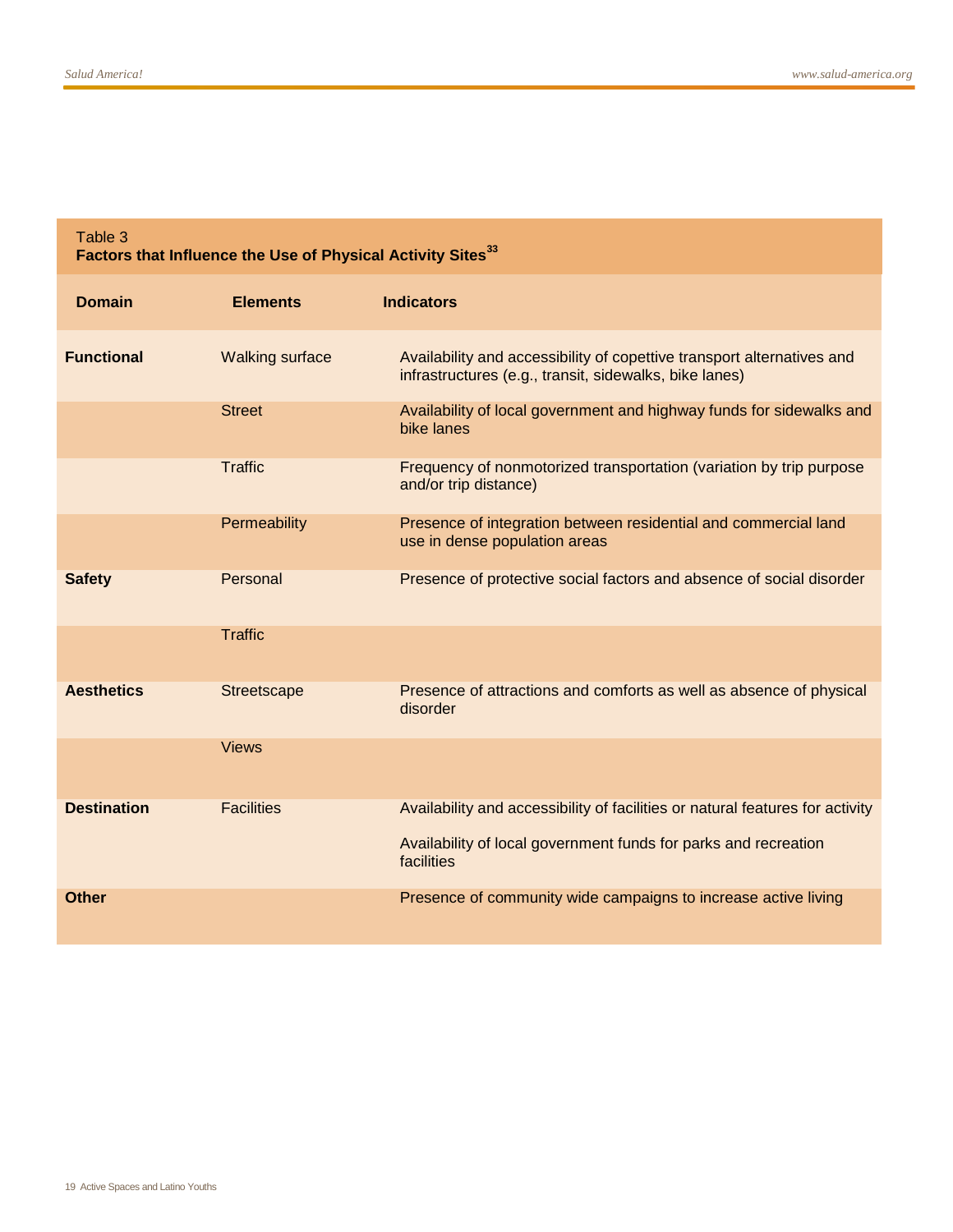#### **Reference List**

- <span id="page-19-0"></span>(1) Ogden CL, Carroll MD, Curtin LR, Lamb MM, and Flegal KM, *Prevalence of high body mass index in us children and adolescents, 2007-2008.* JAMA, 2010. **303**(3): p. 242-249.
- <span id="page-19-1"></span>(2) Centers for Disease Control and Prevention. *School health guidelines to promote healthy eating and physical activity*. 2011; Available from: [http://www.cdc.gov/mmwr/preview/mmwrhtml/rr6005a1.htm.](http://www.cdc.gov/mmwr/preview/mmwrhtml/rr6005a1.htm)
- <span id="page-19-2"></span>(3) Moore LV, Diez Roux AV, Evenson KR, McGinn AP, and Brines SJ, *Availability of Recreational Resources in Minority and Low Socioeconomic Status Areas.* American Journal of Preventive Medicine, 2008. **34**(1): p. 16-22.
- <span id="page-19-3"></span>(4) Garcia R and Strongin S. *Healthy parks, schools and communities: mapping green access and equity for Southern California*. 2011; Available from: [http://cityprojectca.org/ourwork/mappinggreenaccess/.](http://cityprojectca.org/ourwork/mappinggreenaccess/)
- <span id="page-19-4"></span>(5) US States Census Bureau. *A child's day:2009*. 2011.
- <span id="page-19-5"></span>(6) US Department of Health and Human Services. *Healthy People 2020*. 2012; Available from: [http://www.healthypeople.gov/2020/topicsobjectives2020/.](http://www.healthypeople.gov/2020/topicsobjectives2020/)
- <span id="page-19-6"></span>(7) Evenson KR, Fang W, Lee SM, Heinrich KM, and Eyler A, *National Study of Changes in Community Access to School Physical Activity Facilities: The School Health Policies and Programs Study.* Journal of Physical Activity & Health, 2010. **7**: p. S20-S30.
- <span id="page-19-7"></span>(8) National Policy & Legal Analysis Network to Prevent Childhood Obesity (NPLAN). *KaBOOM! Playing smart: maximizing the potential of school and community property through joint use agreements*. 2012; Available from: [http://www.saferoutespartnership.org/sites/default/files/pdf/Lib](http://www.saferoutespartnership.org/sites/default/files/pdf/Lib_of_Res/JU-Playing-Smart-Joint-Use-Toolkit-KaBoom_2012.pdf) [\\_of\\_Res/JU-Playing-Smart-Joint-Use-Toolkit-](http://www.saferoutespartnership.org/sites/default/files/pdf/Lib_of_Res/JU-Playing-Smart-Joint-Use-Toolkit-KaBoom_2012.pdf)[KaBoom\\_2012.pdf.](http://www.saferoutespartnership.org/sites/default/files/pdf/Lib_of_Res/JU-Playing-Smart-Joint-Use-Toolkit-KaBoom_2012.pdf)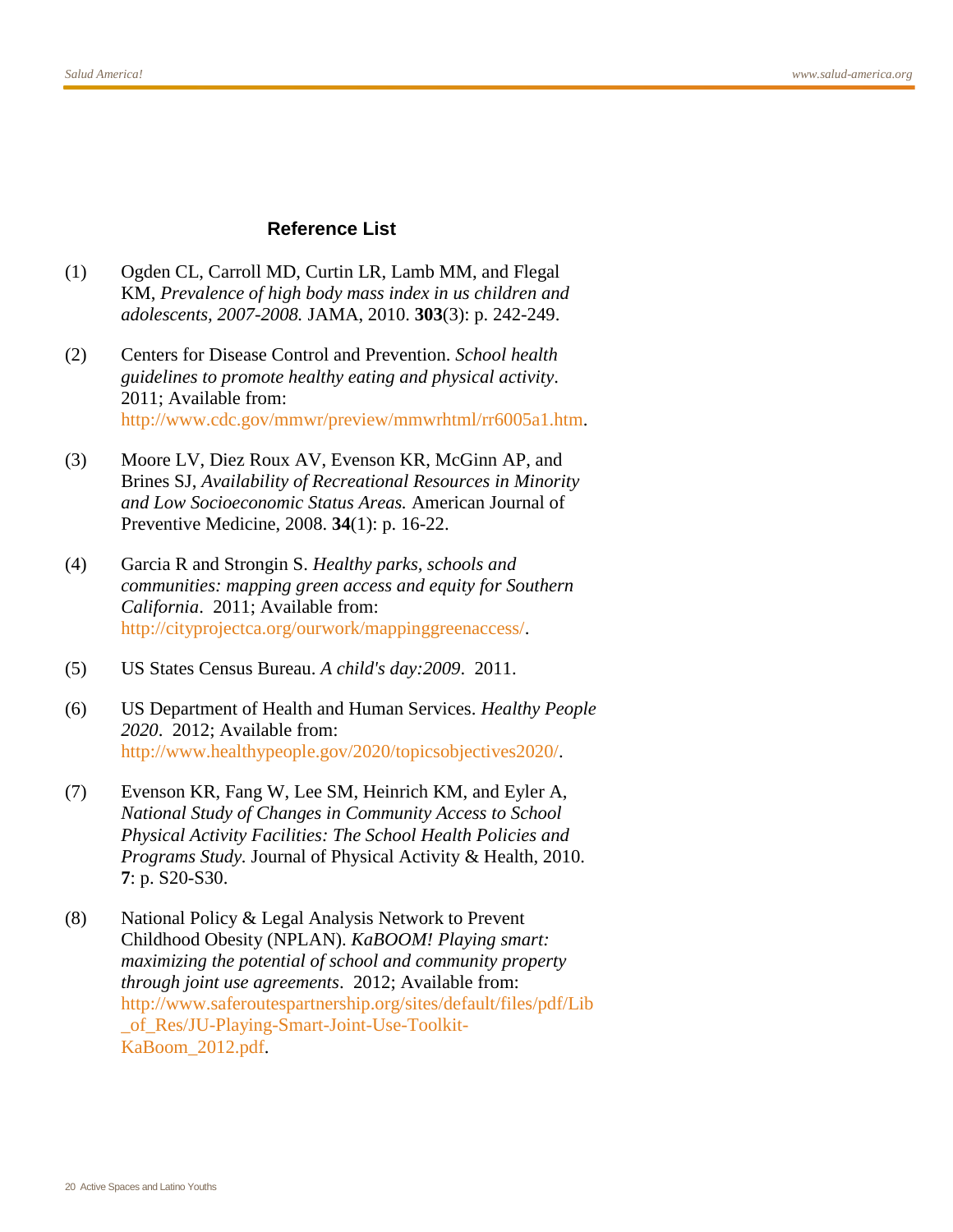- <span id="page-20-0"></span>(9) Prevention Institute and Berkeley Media Studio Group, *Joint Use.* 2012.
- <span id="page-20-1"></span>(10) Robert Wood Johnson Foundation. *Safe Routes to School at Maybury Elementary School in Detroit*. 2012; Available from: [http://www.policylink.org/atf/cf/%7B97C6D565-BB43-406D-](http://www.policylink.org/atf/cf/%7B97C6D565-BB43-406D-A6D5-ECA3BBF35AF0%7D/Safe%20Routes%20to%20School%20Maybury%20Elementary%20Detroit.pdf)[A6D5-](http://www.policylink.org/atf/cf/%7B97C6D565-BB43-406D-A6D5-ECA3BBF35AF0%7D/Safe%20Routes%20to%20School%20Maybury%20Elementary%20Detroit.pdf) [ECA3BBF35AF0%7D/Safe%20Routes%20to%20School%20](http://www.policylink.org/atf/cf/%7B97C6D565-BB43-406D-A6D5-ECA3BBF35AF0%7D/Safe%20Routes%20to%20School%20Maybury%20Elementary%20Detroit.pdf) [Maybury%20Elementary%20Detroit.pdf.](http://www.policylink.org/atf/cf/%7B97C6D565-BB43-406D-A6D5-ECA3BBF35AF0%7D/Safe%20Routes%20to%20School%20Maybury%20Elementary%20Detroit.pdf)
- <span id="page-20-2"></span>(11) UNICEF. *Convention of the rights to the child*. 1989; Available from: [http://www.unicef.org/crc/.](http://www.unicef.org/crc/)
- <span id="page-20-3"></span>(12) Wilson DK, Kirtland KA, Ainsworth BE, and Addy C, *Socioeconomic status and perceptions of access and safety for physical activity.* Annals of Behavioral Medicine, 2004. **28**(1): p. 20-28.
- <span id="page-20-4"></span>(13) Powell LM, Slater S, Chaloupka FJ, and Harper D, *Availability of Physical Activity–Related Facilities and Neighborhood Demographic and Socioeconomic Characteristics: A National Study.* American Journal of Public Health, 2006. **96**(9): p. 1676-1680.
- <span id="page-20-5"></span>(14) Gordon-Larsen P, Nelson MC, Page P, and Popkin BM, *Inequality in the Built Environment Underlies Key Health Disparities in Physical Activity and Obesity.* Pediatrics, 2006. **117**(2): p. 417-424.
- <span id="page-20-6"></span>(15) Babey SH, Hastert TA, and Brown ER, *Teens Living in Disadvantaged Neighborhoods Lack Access to Parks and Get Less Physical Activity*. 2007.
- <span id="page-20-7"></span>(16) Gomez-Feliciano L, McCreary LL, Sadowsky R, Peterson S, Hernandez A, McElmurry BJ, and Park CG, *Active Living Logan Square: Joining Together to Create Opportunities for Physical Activity.* American Journal of Preventive Medicine, 2009. **37**(6, Supplement 2): p. S361-S367.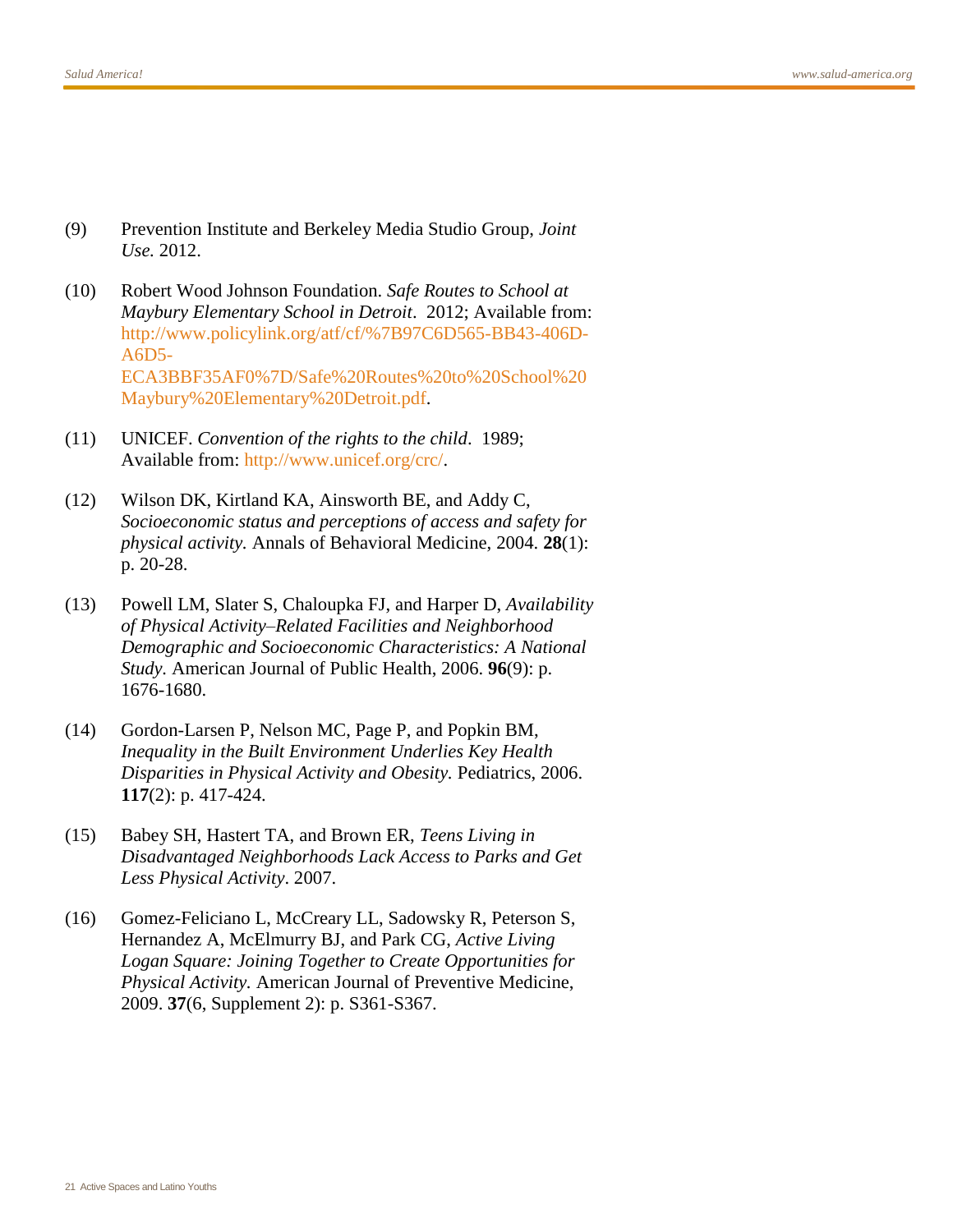- <span id="page-21-0"></span>(17) Active Living Research. *Promoting physical activity through the shared use of school and community recreational resources*. 2012; Available from: [http://www.activelivingresearch.org/files/ALR\\_Brief\\_SharedU](http://www.activelivingresearch.org/files/ALR_Brief_SharedUse_April2012.pdf) se April<sub>2012</sub>.pdf.
- <span id="page-21-1"></span>(18) Logan Square Neighborhood Association. *Designing the Bloomingdale Trail event (10/4/11)*. 2012; Available from: [http://www.lsna.net/Issues-and-programs/Health/Youth-Create-](http://www.lsna.net/Issues-and-programs/Health/Youth-Create-Visions-of-New-Bloomingdale-Trail/Designing-the-Bloomingdale-Trail-Event-10-4-11-.html)[Visions-of-New-Bloomingdale-Trail/Designing-the-](http://www.lsna.net/Issues-and-programs/Health/Youth-Create-Visions-of-New-Bloomingdale-Trail/Designing-the-Bloomingdale-Trail-Event-10-4-11-.html)[Bloomingdale-Trail-Event-10-4-11-.html.](http://www.lsna.net/Issues-and-programs/Health/Youth-Create-Visions-of-New-Bloomingdale-Trail/Designing-the-Bloomingdale-Trail-Event-10-4-11-.html)
- <span id="page-21-2"></span>(19) Dudley R and Hannay J. *A family-centered program to promote wellness for Latino Children*. 2011; Available from: [http://www.salud-america.org/sites/www.salud](http://www.salud-america.org/sites/www.salud-america.org/files/upload/Dudley.pdf)[america.org/files/upload/Dudley.pdf.](http://www.salud-america.org/sites/www.salud-america.org/files/upload/Dudley.pdf)
- <span id="page-21-3"></span>(20) US Department of Health and Human Services. *Healthy People*. 2012; Available from: [http://www.healthypeople.gov/2020/default.aspx.](http://www.healthypeople.gov/2020/default.aspx)
- <span id="page-21-4"></span>(21) US Department of Health and Human Services. *Healthy People 2010 Final Review*. 2010; Available from: [http://www.cdc.gov/nchs/healthy\\_people/hp2010/hp2010\\_final](http://www.cdc.gov/nchs/healthy_people/hp2010/hp2010_final_review.htm) [\\_review.htm.](http://www.cdc.gov/nchs/healthy_people/hp2010/hp2010_final_review.htm)
- <span id="page-21-5"></span>(22) Evenson KR and McGinn AP, *Availability of School Physical Activity Facilities to the Public in Four U.S. Communities.* American Journal of Health Promotion, 2004. **18**(3): p. 243- 250.
- <span id="page-21-6"></span>(23) Spengler JO, Carroll MS, Connaughton DP, and Evenson KR, *Policies to Promote the Community Use of Schools: A Review of State Recreational User Statutes.* American Journal of Preventive Medicine, 2010. **39**(1): p. 81-88.
- <span id="page-21-7"></span>(24) Spengler JO, Connaughton DP, and Maddock, J, *Liability Concerns and Shared Use of School Recreational Facilities in Underserved Communities.* American Journal of Preventive Medicine, 2011. **41**(4): p. 415-420.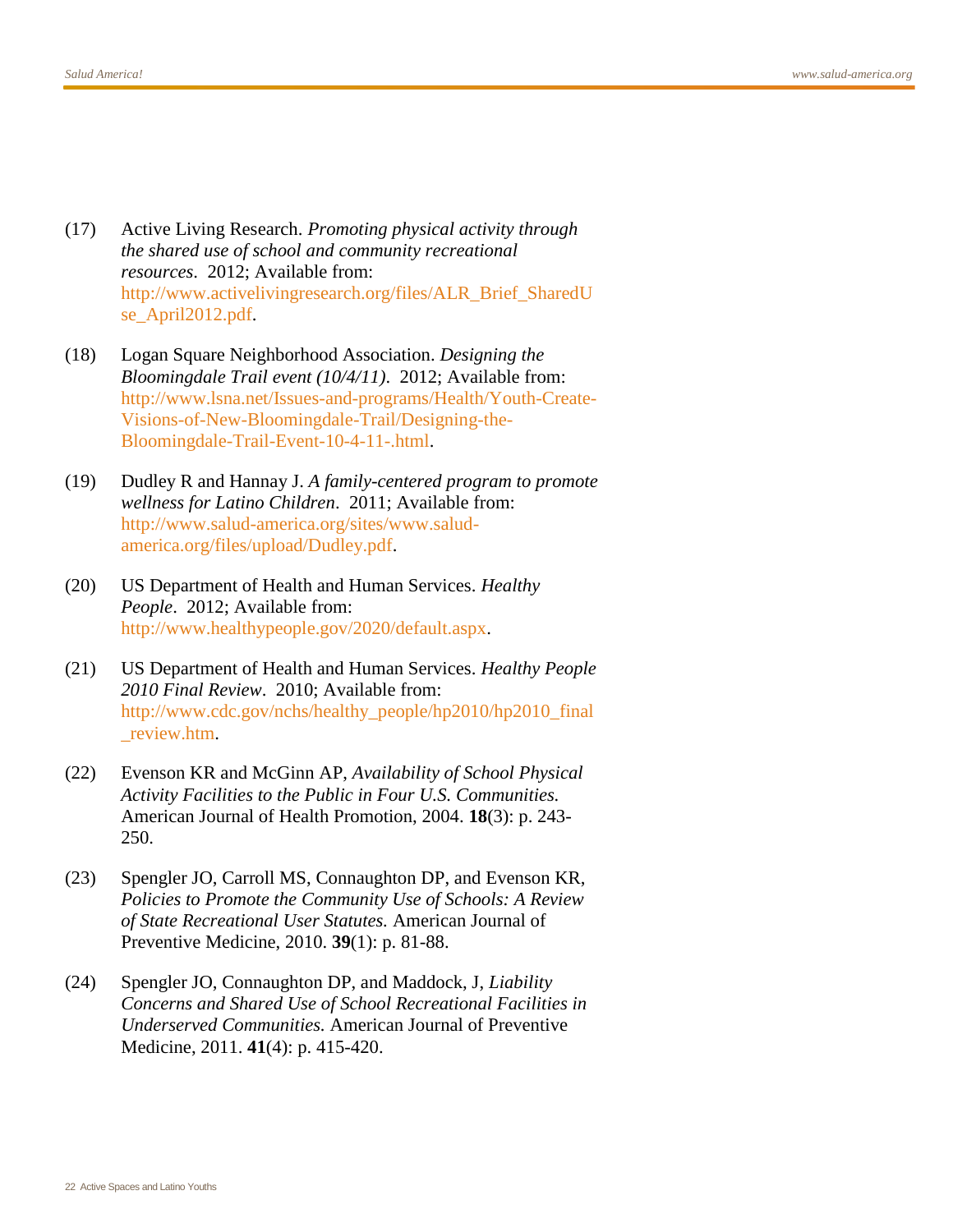- <span id="page-22-0"></span>(25) Baker T and Masud H, *Liability Risks for After-Hours Use of Public School Property to Reduce Obesity: A 50-State Survey.* Journal of School Health, 2010. **80**(10): p. 508-513.
- <span id="page-22-1"></span>(26) Moody JS, Prochaska JJ, Sallis JF, McKenzie, T, Brown M, and Conway TL, *Viability of Parks and Recreation Centers as Sites for Youth Physical Activity Promotion.* Health Promotion Practice, 2004. **5**(4): p. 438-443.
- <span id="page-22-2"></span>(27) Maddock J, Choy LB, Nett B, McGurk MD, and Tamashiro R, *Increasing access to places for physical activity through a joint use agreement: a case study in urban Honolulu.* Prev Chronic Dis, 2008. **5**(3): p. A91.
- <span id="page-22-3"></span>(28) California Pan-Ethnic Health Network. *Unlocking the playground: Achieving equity in physical activity spaces*. 2009; Available from: [http://www.cpehn.org/pdfs/Joint%20Use%20Brief.pdf.](http://www.cpehn.org/pdfs/Joint%20Use%20Brief.pdf)
- <span id="page-22-4"></span>(29) Public Health Law and Policy. *Opening school grounds to the community after hours: A toolkit for increasing physical activity through joint use agreements*. 2010; Available from: [http://changelabsolutions.org/publications/CA-JUA-toolkit.](http://changelabsolutions.org/publications/CA-JUA-toolkit)
- <span id="page-22-5"></span>(30) Pikora T, Giles-Corti B, Bull F, Jamrozik K, and Donovan R, *Developing a framework for assessment of the environmental determinants of walking and cycling.* Social Science & Medicine, 2003. **56**(8): p. 1693-1703.
- <span id="page-22-6"></span>(31) Brennan Ramirez LK, Hoehner CM, Brownson RC, Cook R, Orleans CT, Hollander M, Barker DC, Bors P, Ewing R, Killingsworth R, Petersmarck K, Schmid T, and Wilkinson W, *Indicators of Activity-Friendly Communities: An Evidence-Based Consensus Process.* American Journal of Preventive Medicine, 2006. **31**(6): p. 515-524.
- <span id="page-22-7"></span>(32) Grow HM, Saelens BE, Kerr J, Durant NH, Norman GJ, and Sallis JF, *Where Are Youth Active? Roles of Proximity, Active Transport, and Built Environment.* Medicine & Science in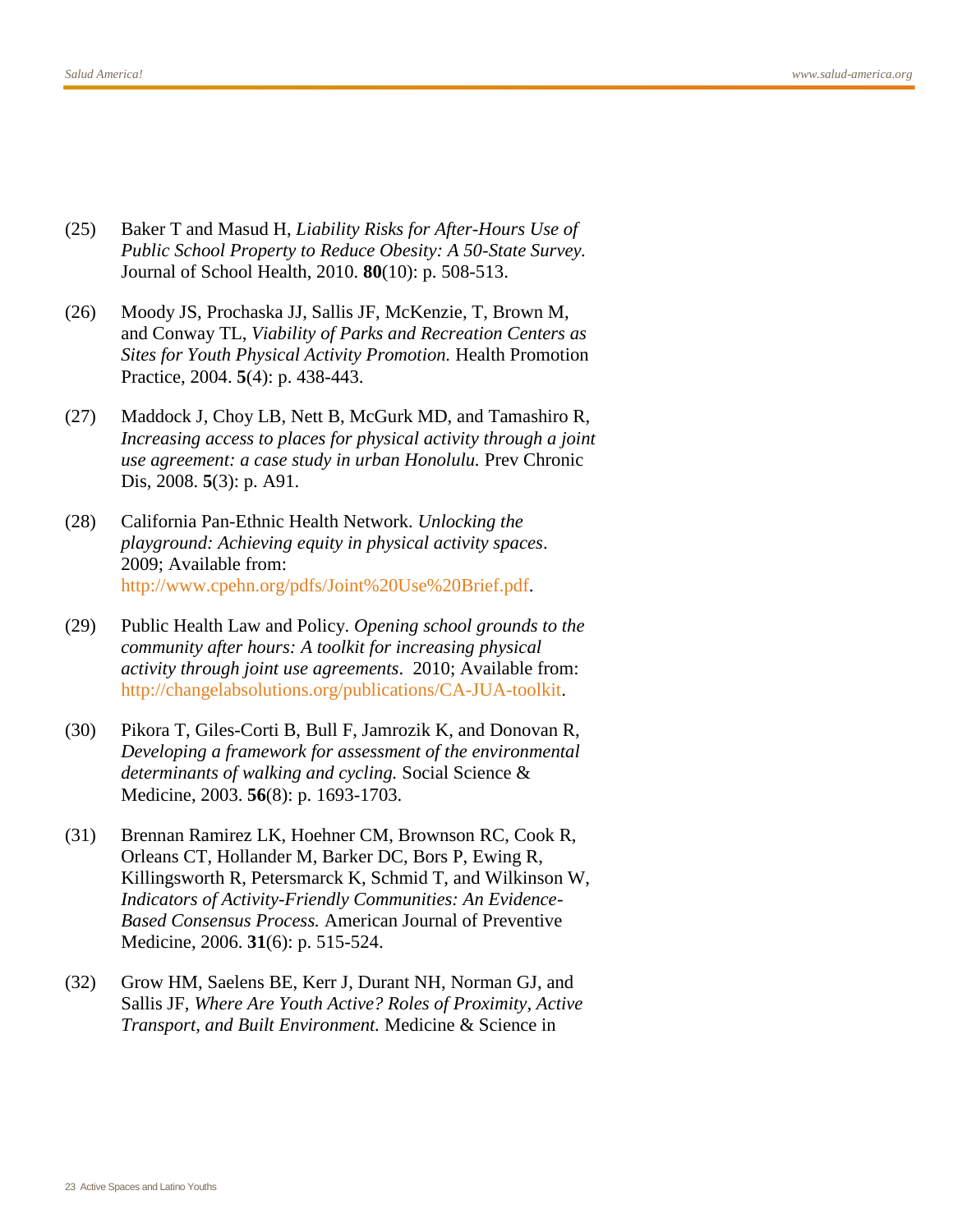Sports & Exercise, 2008. **40**(12): p. 2071-2079 10.1249/MSS.0b013e3181817baa.

- <span id="page-23-0"></span>(33) Brownson RC, Hoehner CM, Day K, Forsyth A, and Sallis JF, *Measuring the Built Environment for Physical Activity: State of the Science.* American Journal of Preventive Medicine, 2009. **36**(4, Supplement): p. S99-S123.e12.
- <span id="page-23-1"></span>(34) Babey SH, Hastert TA, Huang W, and Brown ER, *Sociodemographic, Family, and Environmental Factors Associated with Active Commuting to School among US Adolescents.* Journal of Public Health Policy, 2009. **30**.
- <span id="page-23-2"></span>(35) Mier N. *Assessing the built environment in Colonias to influence policy promoting physical activity in Mexican-American children and families*. 2011; Available from: [http://www.salud-america.org/sites/www.salud](http://www.salud-america.org/sites/www.salud-america.org/files/upload/Mier.pdf)[america.org/files/upload/Mier.pdf.](http://www.salud-america.org/sites/www.salud-america.org/files/upload/Mier.pdf)
- <span id="page-23-3"></span>(36) Stodolska M. *physical Activity and outdoor recreation among Latino adolescents*. 2011; Available from: [http://www.salud](http://www.salud-america.org/sites/www.salud-america.org/files/upload/Stodolska.pdf)[america.org/sites/www.salud](http://www.salud-america.org/sites/www.salud-america.org/files/upload/Stodolska.pdf)[america.org/files/upload/Stodolska.pdf.](http://www.salud-america.org/sites/www.salud-america.org/files/upload/Stodolska.pdf)
- <span id="page-23-4"></span>(37) Zhu X and Lee C, *Walkability and Safety Around Elementary Schools: Economic and Ethnic Disparities.* American Journal of Preventive Medicine, 2008. **34**(4): p. 282-290.
- <span id="page-23-5"></span>(38) Smart Growth America, *National Complete Streets Coalition.* 2010.
- <span id="page-23-6"></span>(39) Miller LM, *"Complete Streets" conference wrap: Penalosa, Papandreou, look to L.A.'s future*. 2012.
- <span id="page-23-7"></span>(40) Santa Ana in Motion, *Complete Streets.* 2012.
- <span id="page-23-8"></span>(41) Safe Routes to School National Partnership, *Implementing safe routes to school in low-income schools and communities: A resource guide for volunteers and professionals.* 2012.